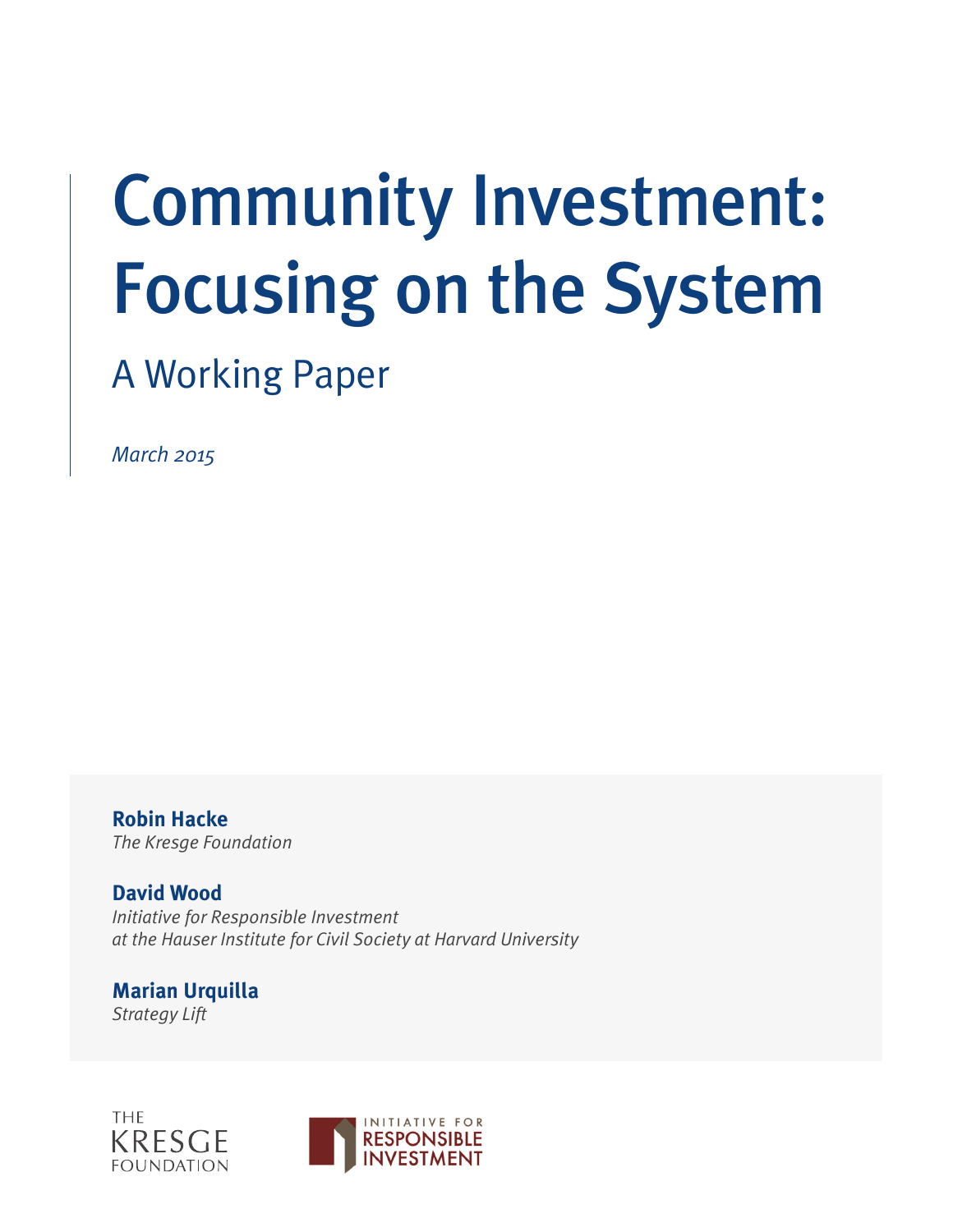# **About this paper**

The Kresge Foundation and John D. and Catherine T. MacArthur Foundation are sponsoring a project designed to improve the ability of cities to attract and deploy socially motivated investment capital at scale. This work recognizes that:

- Mainstream markets often fail to meet the needs of low-income communities.
- Communities need a systematic approach to harness private capital effectively to achieve important social and environmental goals.

The project builds on work begun at Living Cities, a collaborative of 22 financial and philanthropic institutions.

We are grateful for the cooperation of community investment practitioners, who have participated in our research, reviewed drafts of this and previous papers and generously contributed their expertise to advance our thinking.

This paper and the worksheets presented as exhibits are part of an ongoing series of publications. They are the work of Robin Hacke, a senior fellow at Kresge; David Wood, director of the Initiative for Responsible Investment at the Hauser Institute for Civil Society at Harvard University; and Marian Urquilla at Strategy Lift. Publications on this topic include:

# **Community Investment: Focusing on the System**

*http://kresge.org/library/community-investment-focusing-system*

## **Community Investment: Focusing on the System Worksheets**

*http://kresge.org/library/community-investment-focusing-system-worksheets*

**What Can Foundations Do to Foster Community Investment? 10 Roles for Philanthropy** *http://kresge.org/library/what-can-foundations-do-foster-community-investment-10-rolesfor-philanthropy*

# **Expanding the Geographic Reach of Community Investment: The IFF Case Study**

*http://hausercenter.org/iri/wp-content/uploads/2010/05/LC\_IFF\_20131218\_061.pdf*

# **5 Guiding Principles to Build Capacity and Attract Capital**

*http://rooflines.org/3440/5\_guiding\_principles\_to\_build\_capacity\_and\_attract\_capital/*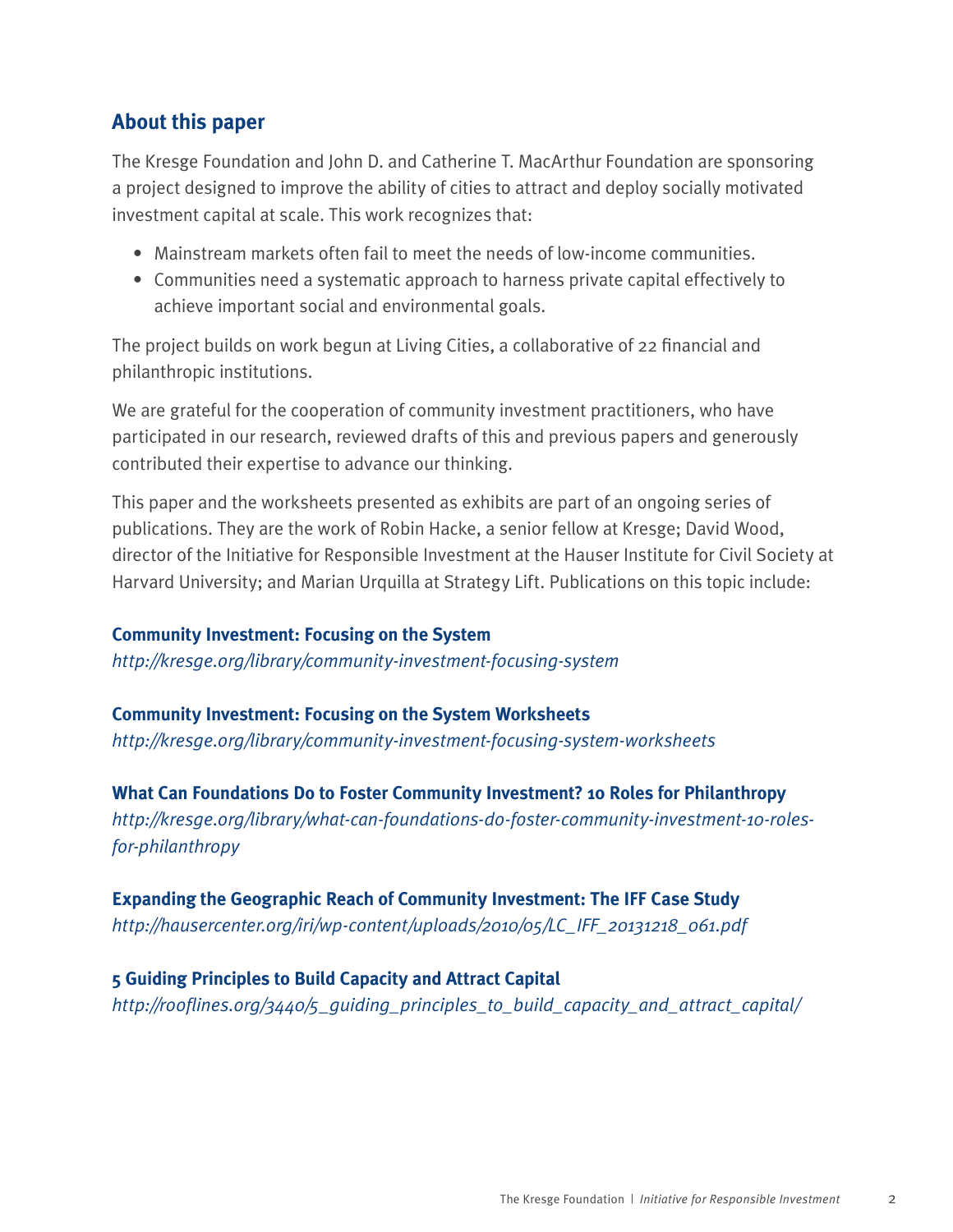#### **Letting the Dollars Land**

*http://www.shelterforce.org/article/3652/letting\_the\_dollars\_land/*

# **Putting Dollars to Work in the Community: 9 Things Local Government Can Do to Harness Private Capital for Public Good**

*http://hausercenter.org/iri/wp-content/uploads/2012/06/Putting-Dollars-to-Work-in-the-Community-9-Things-Local.pdf*

## **The Capital Absorption Capacity of Places**

*http://hausercenter.org/iri/wp-content/uploads/2012/06/20130226\_LC\_CapitalAbsorption-v3. pdf*

## **Additional resources are available at:**

*http://hauserinstitute.org/iri/about/capital-absorption*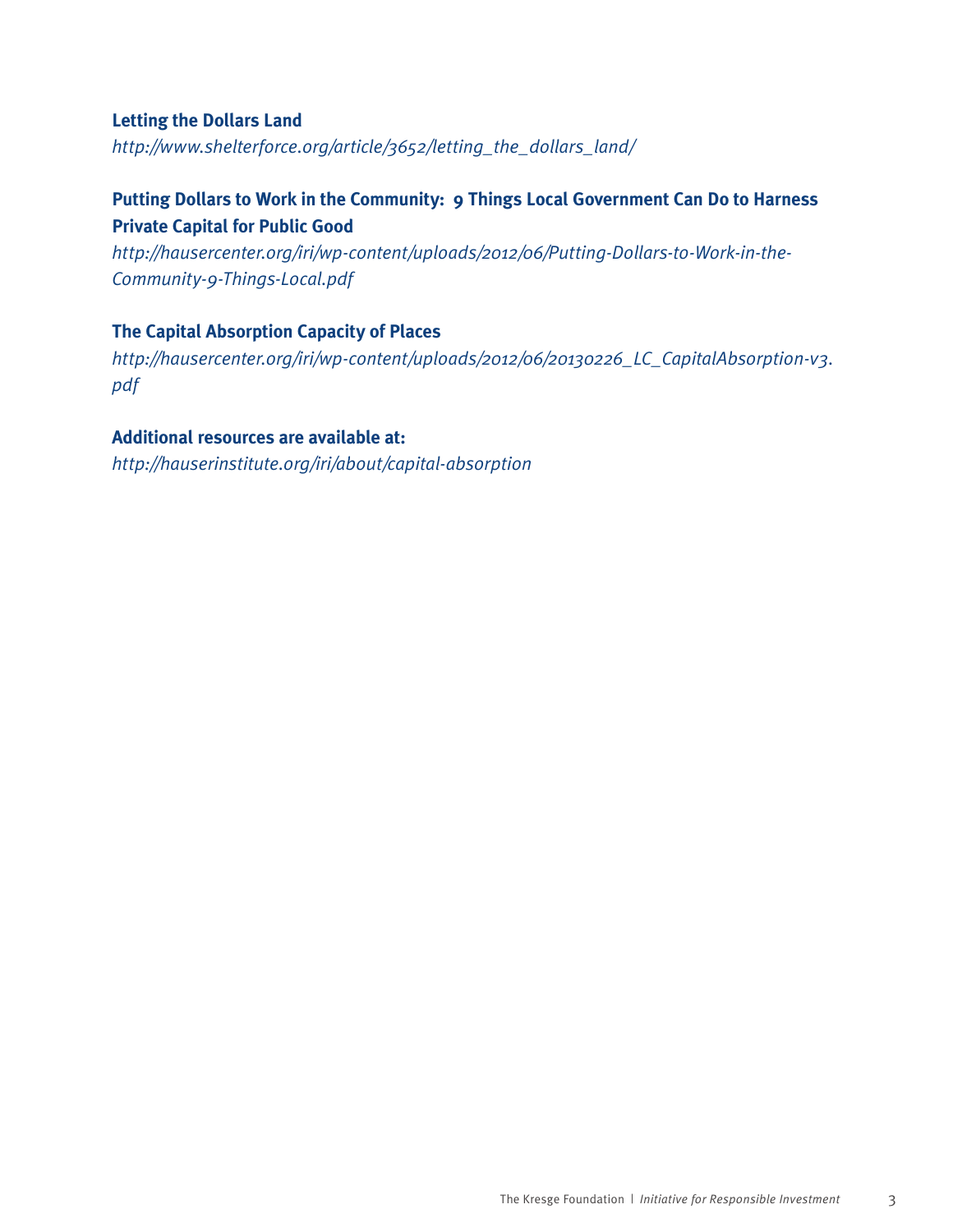# **Introduction**

Community investment – defined here as investments intended to achieve social and environmental benefits in underserved communities – plays a critical role in creating and preserving affordable housing, promoting health and wellness, contributing to small-business and economic vitality and making our cities more equitable and sustainable. It works in places and sectors where conventional market activity does not fully meet community needs.

Community investment in the U.S. is one of the most robust impact-investing sectors in the world. With support from public policy and subsidies from public and philanthropic sources, private capital flows to community investment from foundations, banks and insurance companies, individuals and others in the form of loans, bonds, tax-credit equity and structured investment vehicles. Often, CI involves specialized intermediaries skilled at working with marginalized communities and blending multiple sources of funding.

But practitioners frequently describe CI as working against, or around, the conventional finance system. It targets underserved people and places – where conventional markets are seen as absent, misguided or failing. In describing what they do, practitioners use metaphors like filling gaps (where markets aren't working), providing cushions (to absorb risk that others won't bear) and taking haircuts (to adjust prices to "market" rates). In this frame, community investment is viewed as the hard work it takes to do what the conventional finance system itself cannot or will not do.

Exemplary CI deals – the ones that stick out in people's minds as representative of the field – are often complex, time-consuming and politically fraught, balancing the interests of many stakeholders and blending many different sources of capital with varied constraints and requirements. They may require intense collaboration among community, commercial, philanthropic and public-sector stakeholders. They frequently rely on "gap funding" – publicsector subsidies and tax credits, philanthropic grants or program-related investments – to be financially viable. Given the relative scarcity and unpredictability of these funding sources, CI practitioners spend significant energy chasing the funding to make deals happen.

Practitioners evoke the language of heroic quests to describe these deals. They are difficult journeys, with serial obstacles to overcome. Sometimes they are described as "brain damage" deals – requiring extraordinary patience and skill to complete. Although viewing CI as a series of "brain damage" transactions is certainly understandable – many of the deals are indeed difficult, and conventional markets are not (by definition) fully serving marginalized communities – we believe that viewing community investment in this way comes with a cost. The language of the quest sets CI up to be something extraordinary, not part of routine and ongoing practice. And framing the field as a set of difficult transactions,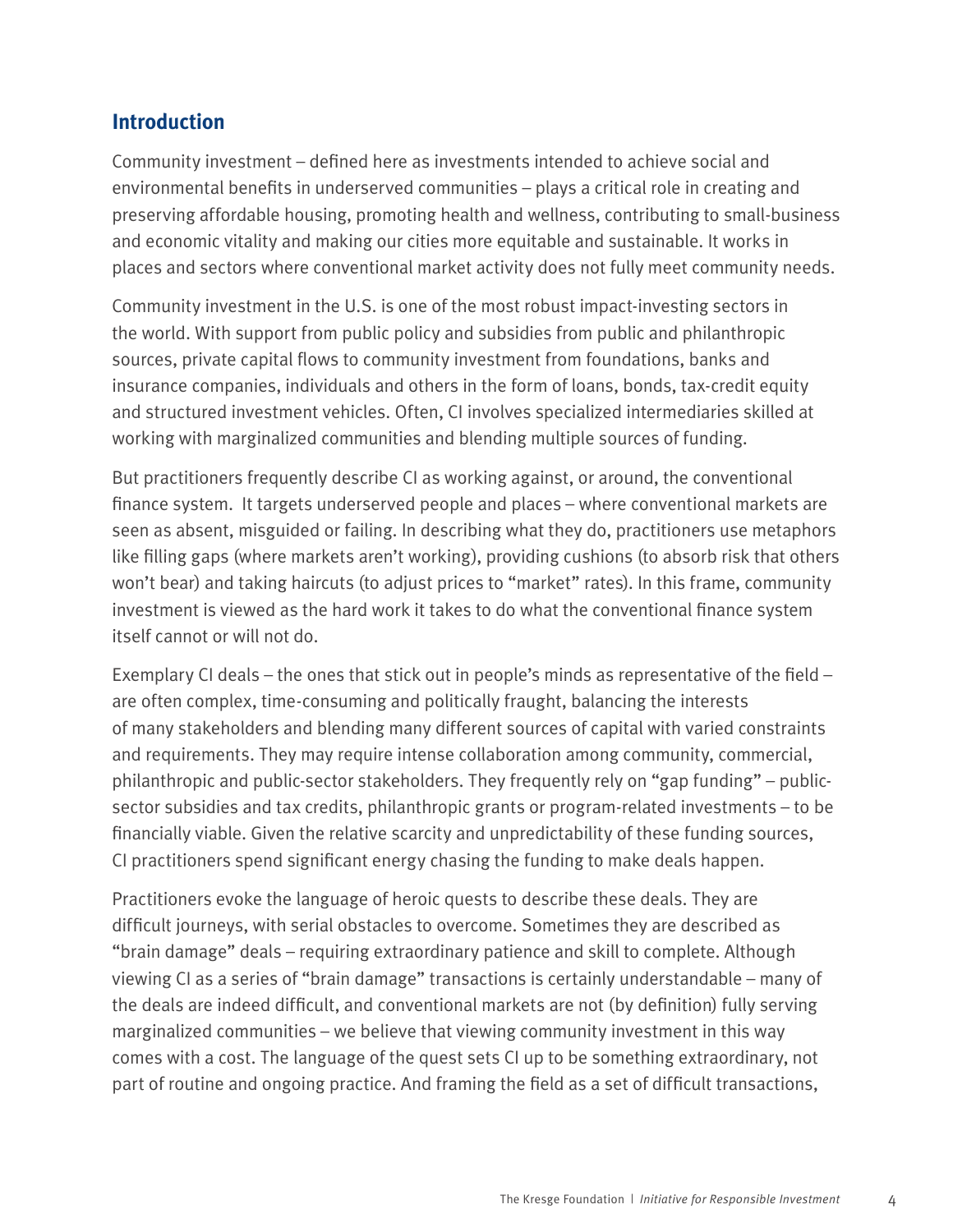rather than a system for conducting socially valuable activity, may make it difficult to address challenges of coordination and build capacity in the long term.

In our work over the past several years,<sup>1</sup> we've looked at these issues through the lens of what we call "the capital absorption capacity of places" – the ability of communities to attract and leverage community investment, bringing private capital to serve public purpose. Given the challenges we had seen over the years with deploying capital from investors seeking both social and financial returns, our research project started with the proposition that increasing the supply of capital is a necessary but insufficient aspect of strengthening community investment. We have focused on examining how communities can develop a more coordinated, strategic approach to organizing demand for capital and ensuring it is deployed to achieve their social and environmental priorities. We have worked with practitioners from the public, private, philanthropic and civil-society sectors to explore the conditions under which CI occurs, and to search for design principles that make CI easier and more effective.

We believe that focusing on the CI system – its functions, boundaries, practices and culture – can help reduce the transaction costs and increase the scale and impact of CI. This paper reviews some of our initial work on CI as system. Our goal in writing it is threefold:

- To encourage people to think about the system for organizing CI demand,
- To suggest ways to make the system visible and tractable in a given place, and
- To offer some suggestions based on current and past efforts on how to make the CI system more robust.

 $1$ The capital absorption work began in the summer of 2011 in response to difficulties experienced by Living Cities in deploying capital in the five cities chosen for The Integration Initiative, an \$80 million effort to improve the lives of low income people. The project began with interviews with CI experts and practitioners, place-based analysis of CI practice in Chicago and Atlanta, case studies of an exemplary transaction in Detroit and examination of the experience of a relatively large and geographically diverse community development financial institution (IFF) when expanding into new regions. The project's conceptual frame can be found in our March 2012 paper, "The Capital Absorption Capacity of Places: A Research Agenda and Framework." We have since published papers on the roles of philanthropy and local government in building capital absorption capacity, conducted workshops on the topic with stakeholders in a dozen cities and engaged with federal and state agencies, foundations and CI trade associations. In October 2014, Kresge deepened its support of this work by making grants to multisector partnerships in the San Francisco Bay Area, Los Angeles and Denver to help strengthen capital absorption capacity in those regions. Links to publications on capital absorption may be found at *http://hauserinstitute.org/iri/about/capital-absorption*.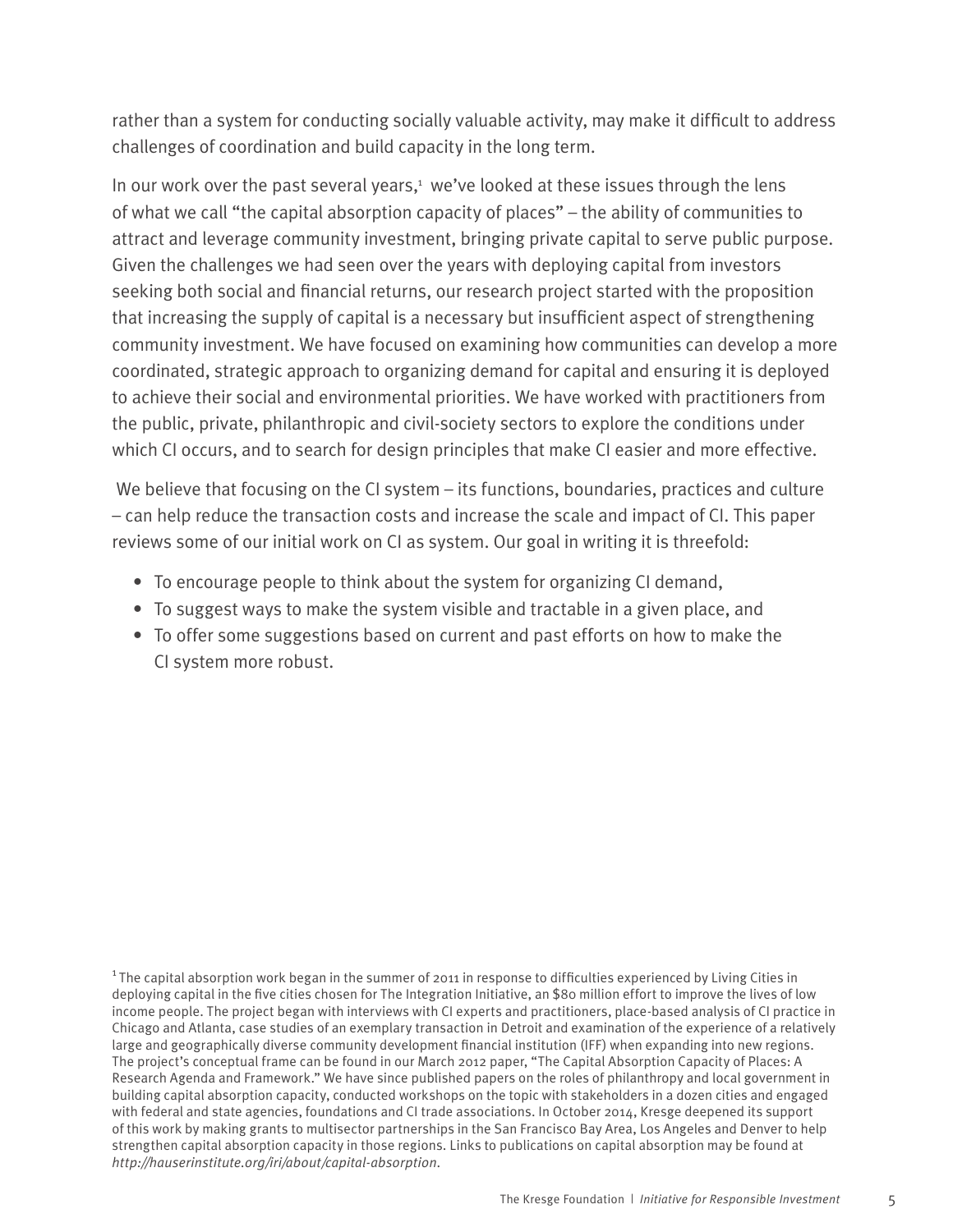# **Making the Community Investment System Visible**

Community investment takes place through a complex network of actors – nonprofit and mission-oriented for-profit developers; providers of support to small businesses, community development corporations and other neighborhood-based organizations; community development financial institutions; foundations; financial institutions and public-sector agencies at the local, state and federal levels. The specific constellation of actors and institutions involved in CI differs from place to place, depending upon the specific issues, priorities, leaders and history that have shaped the local context. One thing that seems to be consistent across geographies, however, is that participants in community investment tend to describe themselves not as actors in a coherent system, but rather as participants in transactions that use community investment tools to do things that will not otherwise get done. The CI system itself remains implicit.

A first step to understanding capital absorption capacity, therefore, is to make the system visible. Making clear the dynamics of CI – its boundaries (who and what is included and excluded), the relationships among participants and their attitudes toward their work, the key policies, practices, resource flows and capacities that enable and circumscribe CI activity – may spark insight into the complex interactions that make it possible to execute CI transactions. A visible system should also be easier to improve, highlighting those areas functioning well and those constraining the scope and effectiveness of practitioners and their institutions.

## **Exemplary Deals as a Guide to the System**

Given the strong transactional focus of the community investment sector, we have found it is sometimes helpful to start from an analysis of two or three exemplary deals – transactions that CI practitioners in a particular place believe are either representative or noteworthy examples of what local practice can achieve. Working backward from those deals allows us to identify the features that characterize CI in that place.

Early in our work, we looked at an exemplary deal in Detroit – The Auburn, a multistory, mixed-use, mixed-income redevelopment in Midtown. The deal helped make concrete the networks that worked on CI as well as the boundaries and constraints in a very difficult market.

*In the case of The Auburn, a resolute CI practitioner had her eye on a site in the heart of a district close to three major anchor institutions. Although the anchors were not directly involved in the deal, the project benefited from their presence in the area as well as from a jointly sponsored Live Local program that provided financial incentives for anchor institution employees to rent or buy homes in nearby neighborhoods. The deal suffered from significant financing gaps; more than half a dozen financing sources were tapped to make the deal possible, including philanthropic support as well as brownfield and New Markets Tax Credits. The project, which stalled multiple times, ultimately involved both local stakeholders and a national CDFI that established a Detroit presence.*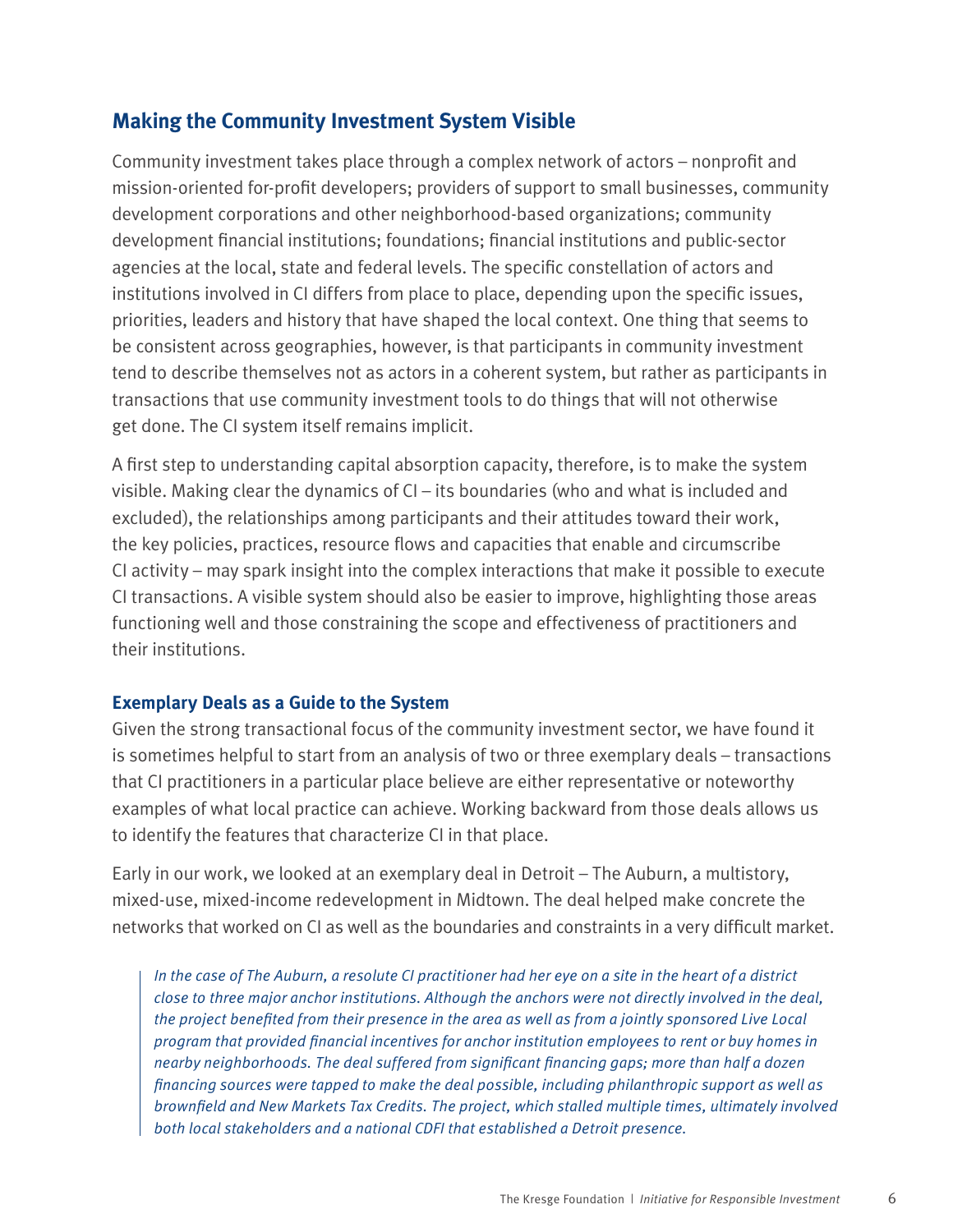Over the past few years, we have asked stakeholders in about a dozen communities to examine exemplary deals, considering both the actors and networks who participated in these deals as well as the range of stakeholders who might have participated but did not, the resources used, milestones achieved and the challenges of the deal. (For one of the templates we have used, see the Exemplary Deal Worksheet appended to this document and available at http://kresge.org/library/community-investment-focusing-system-worksheets.)

## **Among the commonalities we find in this analysis:**

- Core participants in community investment deals tend to be relatively stable. In some places there are specific individuals – one way to describe them might be "superconnectors" – who seem to be involved in the majority of deal-making activity.
- Although the default actors vary from region to region, frequent deal participants tend to be institutions like CDFIs<sup>2</sup> and community development corporations (where they exist) and the Community Reinvestment Act functions of banks that have specialized knowledge of community investment; from the public sector, local housing and community development agencies also are frequently mentioned. Participants in deals tend to be local or have a specific interest in the locality.
- The constraints of local ties and resources reduce the amount of activity in a given place. When describing these exemplary deals, practitioners often note their desire to expand horizons and tap more capacity and resources by engaging extra-local stakeholders (developers, investors, federal agencies and foundations) headquartered outside the place as well as actors in the local community who are disengaged, such as employers or anchor institutions.
- The deals are slowed by their reliance on multiple financing sources, each with its own application process, requirements and timetable for decision-making. To be viable financially, deals often require "gap financing" that assumes higher risk or accepts lower returns than most investors would tolerate. Securing the necessary sources of subsidy and credit enhancement introduces significant unpredictability into the timing of transactions and is often described by stakeholders as among the key challenges in the execution of a deal.

Analyzing exemplary deals can help identify the real and ideal boundaries of the system – who is actively engaged versus who should be. It can also help map the resources that are used to make the system work – how the CI system gets built around those tools that fill gaps or mitigate risk in hard-to-work places. Finally, mapping exemplary deals is one way to begin surfacing the relationships among existing actors – how they coordinate on execution, which people and institutions seem to appear everywhere and which enter into CI on a one-off or occasional basis. The exercise is necessarily limited – it can only yield as much

<sup>2</sup> Community development financial institutions are so closely associated with community investment in some people's minds that we sometimes find that the answer to improving CI performance in a location is "get a CDFI."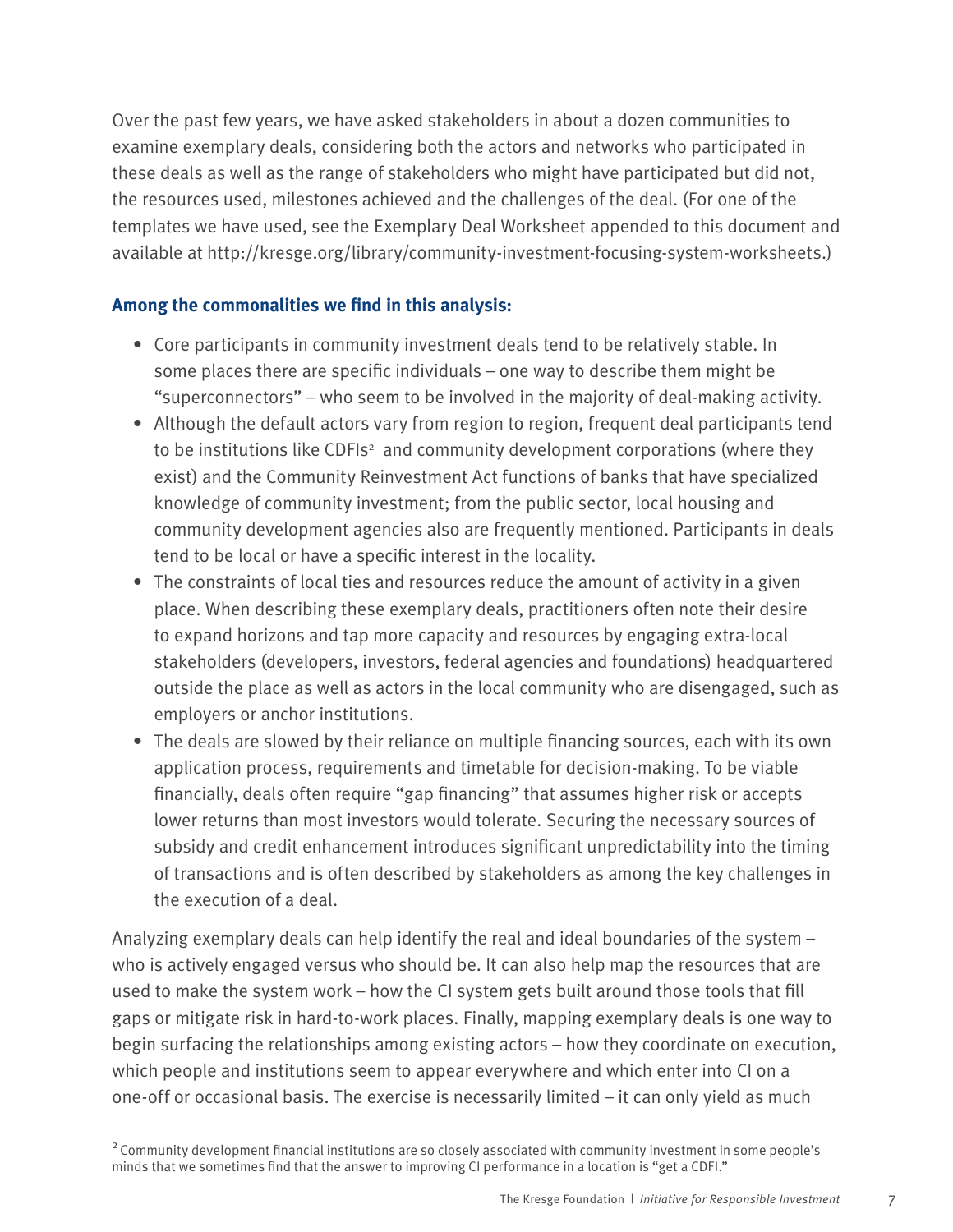information about the system as is embedded in particular deals – but it can be a useful starting point to viewing each deal not as an end point but as an embodiment of networks and resources that do or do not support CI effectively in a place.

# **Understanding the System Through the Capital Absorption Workshop**

Among our original thoughts in tackling the topic of capital absorption, laid out in our paper "The Capital Absorption Capacity of Places: A Research Agenda and Framework,"<sup>3</sup> was that effective CI systems are characterized by the performance of critical functions – activities that can be undertaken by different people or institutions in different places. The paper aimed to move the conversation on CI away from the specific institutions that participated in CI toward a framework that identified what functions needed to happen for CI to work well.

Our research had suggested that concentrating on actions rather than institutions – verbs, not nouns – might open up discussion about the full range of actors – whether they considered themselves CI actors or not and whether they were local, regional or national in scope – who could contribute to the CI process. The hope was that this framework might open the door to engaging a wider array of actors in the process, and offer a better way to distinguish between those activities that had to take place locally versus those that could be performed by organizations headquartered elsewhere.

To build on this intuition, we began engaging with specific places through what we came to call capital absorption workshops – daylong gatherings of 35 to 40 stakeholders from across sectors with an interest in CI. These workshops assemble the system (or at least major segments of it) in a room, making visible some of the systemlike nature of community investment and providing a chance for practitioners to step out of their day-today roles preparing and executing transactions to talk about the system as a whole. We have conducted nearly a dozen formal capital absorption workshops, as well as a series of smaller related meetings, over the past two years.

# **In the workshops, we ask participants to describe the existing and potential activity related to three key functions:**

- Articulation of a clearly defined set of the community's shared priorities,
- Development and execution of a pipeline of feasible deals that together will help to achieve the strategic priorities, and
- Creation of an enabling environment of policies, processes, practices and platforms that support the development and consummation of socially useful investments.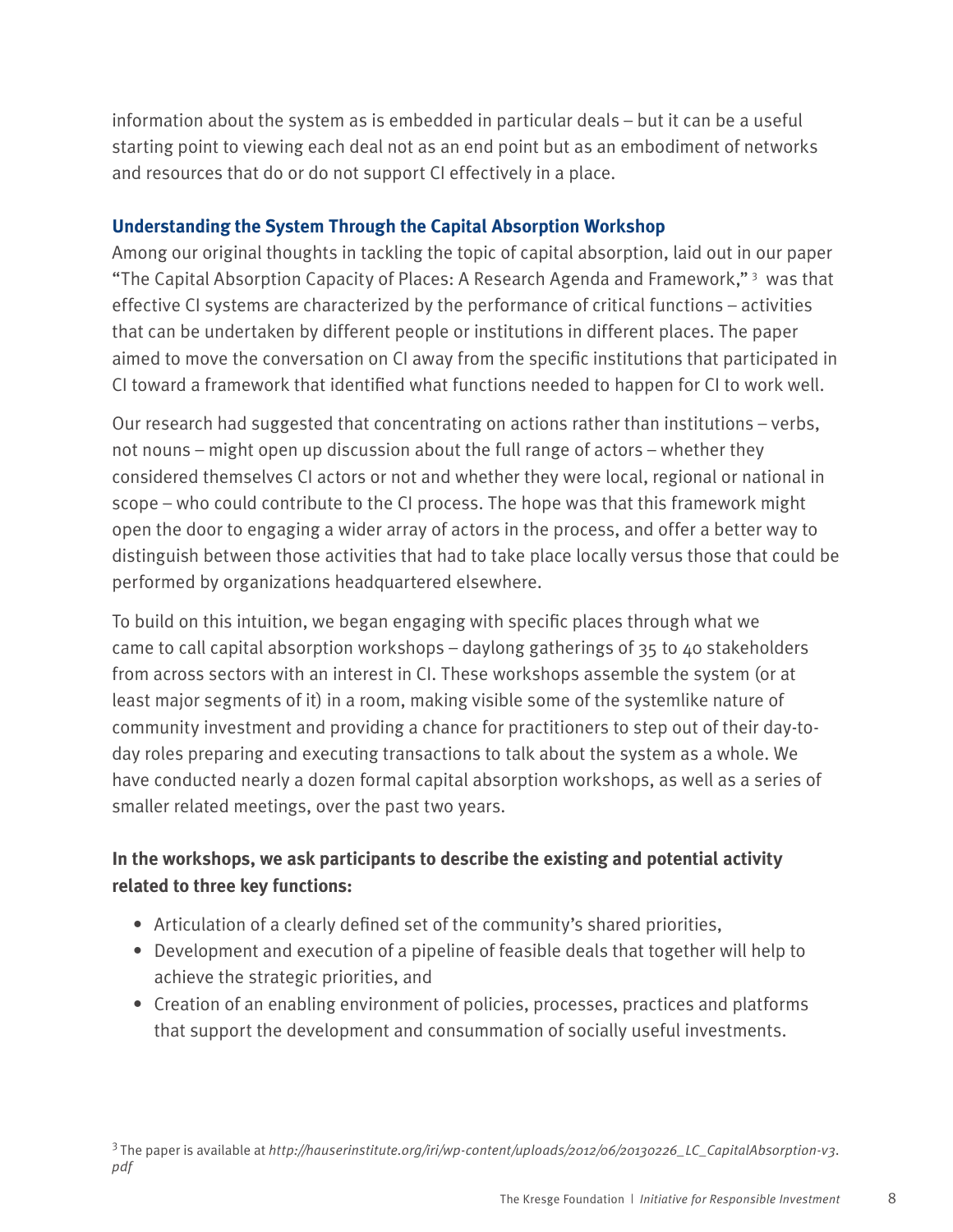#### **COMMUNITY INVESTMENT AS A SET OF FUNCTIONS**

#### **Strategic Priorities**

Ensure there is a coherent, communityendorsed vision to shape investments.

#### **Pipeline**

Generate deals and projects that together add up to the realization of the community's strategic priorities.

#### **Enabling Environment**

Build the policies, processes, mechanisms and incentives that facilitate community investment.

In exploring these functions, participants at the workshops are in effect mapping the system that allows CI to work in their communities and, ideally, beginning to identify interventions that will improve the system. (A version of the tool we have used at the workshops is appended to this document and available at *http://kresge.org/library/communityinvestment-focusing-system-worksheets*.) The following sections explain in greater detail what it means to think through these functions and how they relate to the system overall.

#### **Strategic Priorities**

Understanding the strategic priorities a community is trying to advance seems like a trivial first step – too obvious and/or foggy to add much value in discussion. But it's clear from the workshops that there is in fact value in articulating these priorities and specifying the process by which priorities are developed, supported and, especially, established with enough force and specificity to guide CI execution. Even communities that have undergone rigorous, comprehensive and well-regarded planning processes, such as those that resulted in Detroit Future City or Plan Bay Area, find themselves struggling to operationalize the plans, developing the more granular approach required to mobilize resources and target and sequence implementation activities.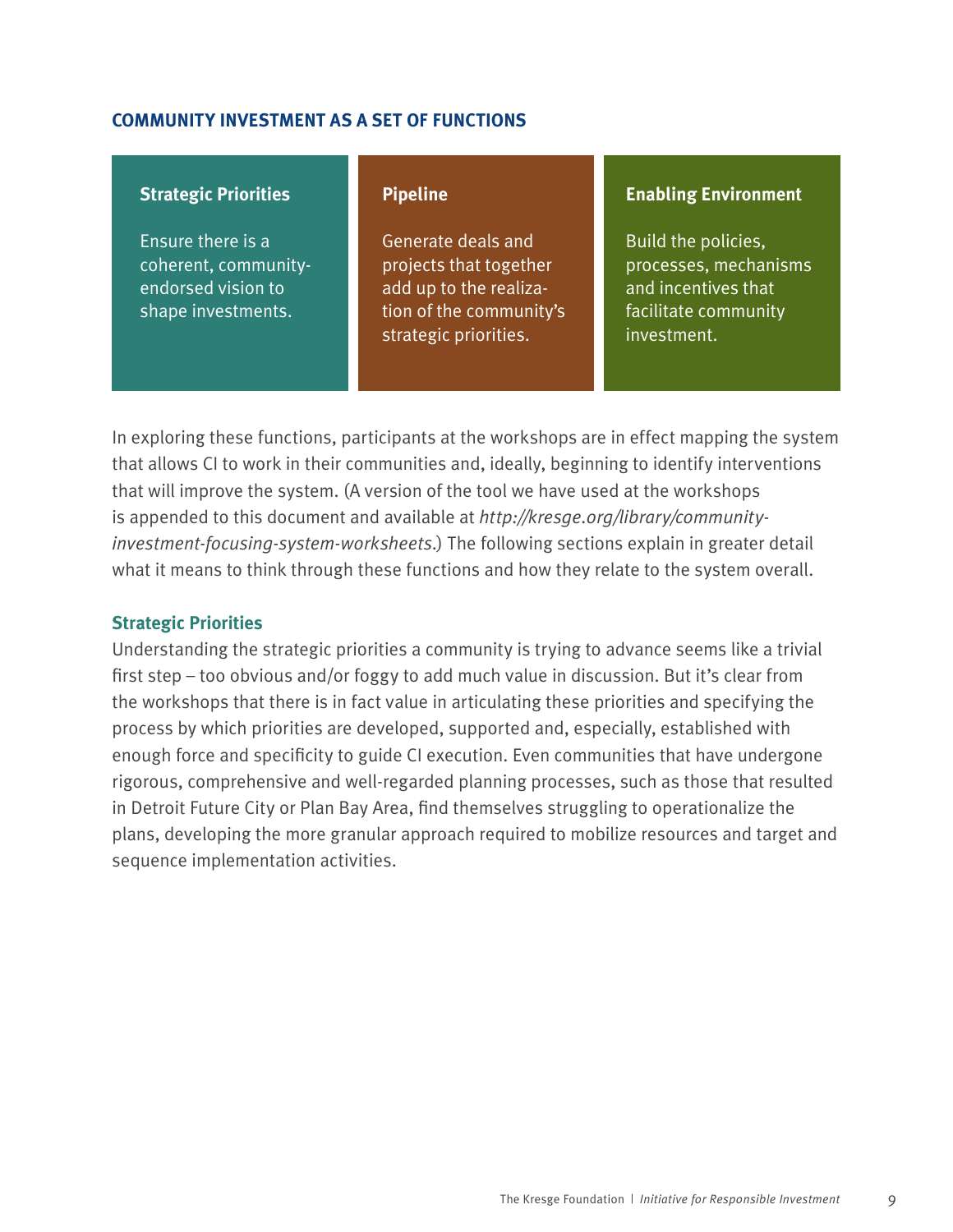#### **To surface the community's strategic priorities, ask:**

- What are the priorities that guide investment in our community? How do we know?
- How were the priorities developed? Who was/was not involved?
- How widely are the priorities shared? Are they seen as legitimate?

In order to help communities understand the importance of articulating specific priorities, we have asked them to "take the Martian test." The test has only one question: "If a Martian landed in our city and watched what we do with our time and money – not what we say are our priorities – what would it conclude about what we care about the most?" This simple test yields some valuable insights. If we are not directing scarce resources to our highest priorities, it may be useful to understand why not. If a city says its priority is equitable, mixed-use, transit-oriented development, but Community Development Block Grant dollars are devoted to multiple priorities across many districts, most deals are in neighborhoods far from transit or no consideration is being given to development other than housing, then there is a disjunction between priorities and realities on the ground. The disjunction between stated priorities and resource allocation opens a window onto how the CI system functions in practice and where system performance might be optimized to achieve stated goals.

We have found that as communities move from planning to implementation, they encounter a predictable challenge: the many competing needs of communities and political pressures to spread resources across multiple priorities make it hard to concentrate resources, even when such concentration would advance the community's strategic goals. Stakeholders acknowledge there are particular moments in time when directing resources in a concentrated way can make sense. They suggest identifying ways to:

- Take advantage of ripe opportunities "wet cement moments" that will be lost if not taken, or where timing is especially propitious.
- Tip a particular market so that it becomes self-sustaining and the need for future subsidy is reduced.
- Attract or align funding or other action by multiple stakeholders.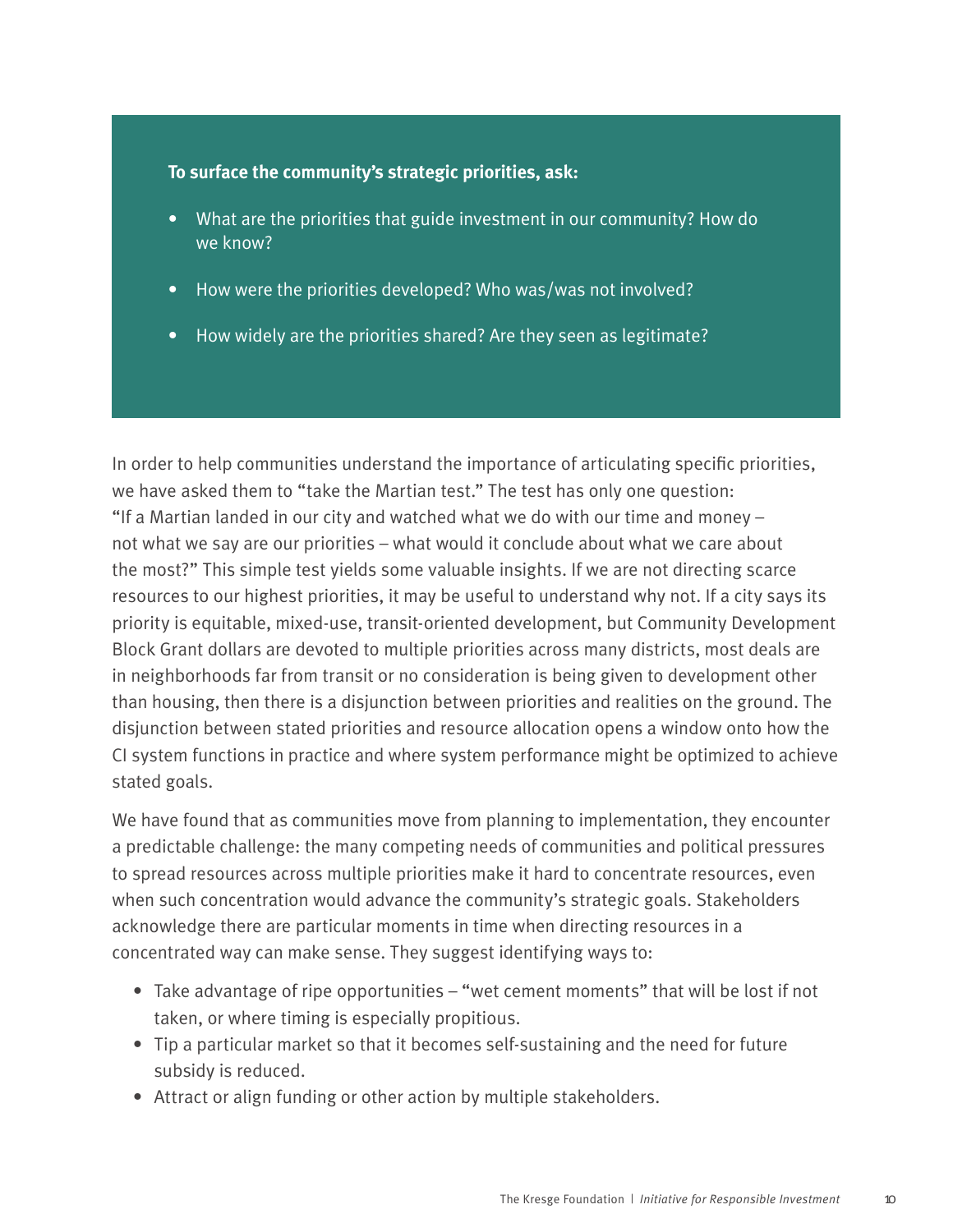• Optimize the use of resources so that individual actors maximize their contribution to the system as a whole, rather than simply operating within their own silos.

Identifying a clear, legitimate and advocated set of strategic priorities that reflect the needs and involvement of the community can not only help to concentrate scarce resources to reach a critical mass, it can also help smooth the path for transactions that move the priorities to realization.

## **Investable Pipeline**

The CI system is embodied in the creation and processing of a pipeline of deals. Looking at an entire pipeline allows a group to think about the collective value of actual and potential deals as well as the resources necessary to complete them. It also helps to identify gaps in the pipeline, those priorities that will not be achieved given the activities currently underway.

We have observed that in practice, community investment pipelines tend to coalesce around affordable housing, the CI sector with long-standing and well-understood sources of funding (such as 9 percent Low Income Housing Tax Credits) that make deals "doable" and a relatively well-developed network of nonprofits and intermediaries experienced in using these funding streams. Developing pipelines to achieve other priorities, such as job creation or preservation of naturally affordable or expiring subsidized housing, requires the CI community to develop new skills, relationships and funding approaches.

Ideally, pipelines are visible and their progress is tracked. In practice, however, our workshops have demonstrated that pipelines, like the system itself, tend not be visible; stakeholders generally see only those deals in which they themselves participate and they lack a clear line of sight to other deals in process. This lack of transparency creates costs to the system. It means potentially lost opportunities to prioritize or integrate multiple deals to achieve community objectives. Potential participants in deals may not know of their existence. Opportunities to build on or leverage activity for multiple benefits may be lost.

Recently, we have begun to ask communities to take a deeper look at their pipelines based on three dimensions: sufficiency, efficiency and impact.

- Sufficiency refers to how much of the identified need is being addressed.
- Efficiency corresponds to how smoothly deals progress, how long they take and what level of transaction costs they involve.
- Impact means the extent to which deals achieve the social and environmental returns they are seeking.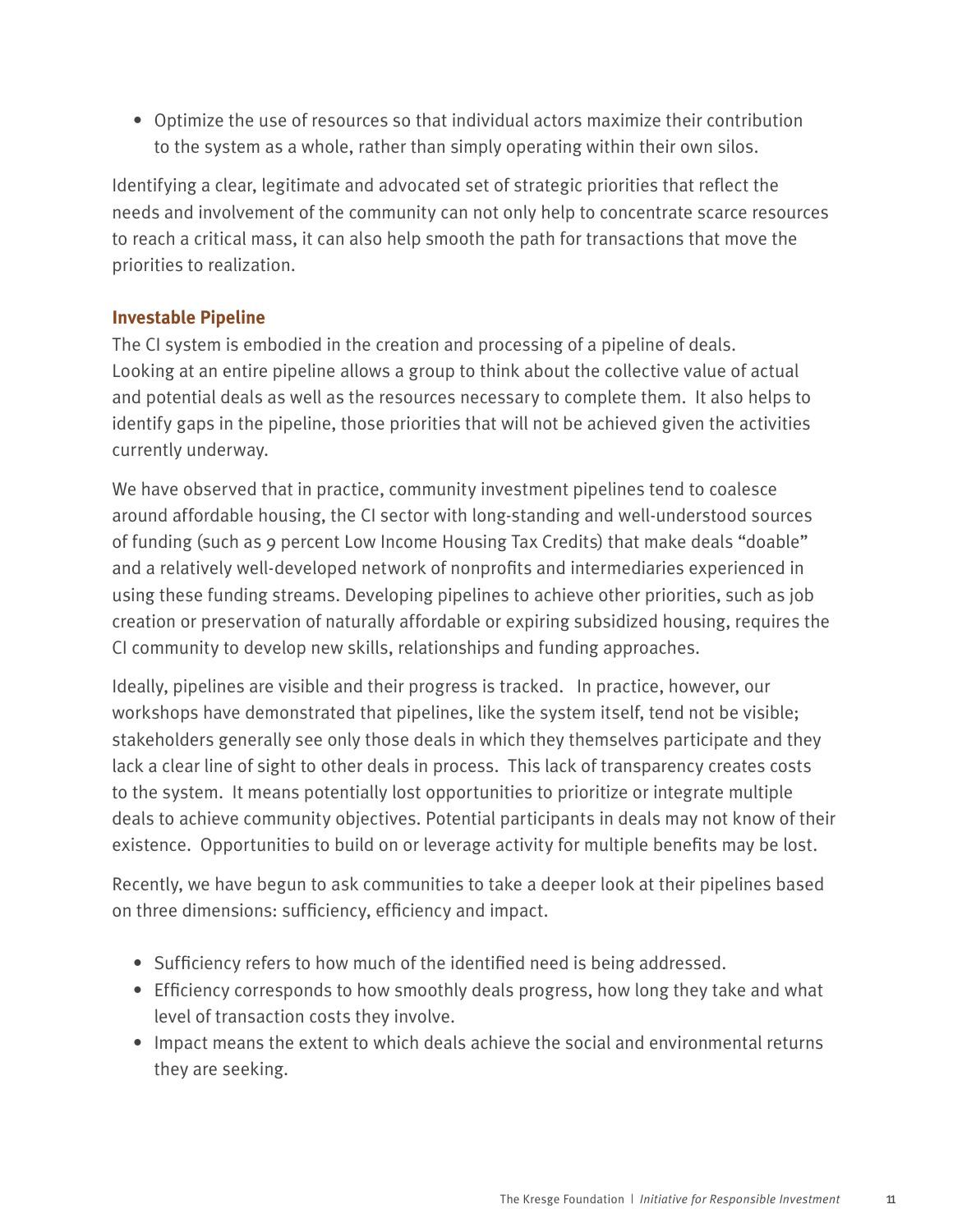#### **To analyze the community's pipeline(s), ask:**

- What are the deals that are currently contemplated or in progress?
- Which of the community's priorities are being addressed and which are absent from the pipeline?
- Which stakeholders are active and what sources of finance are being used?
- How does the pipeline perform on the dimensions of sufficiency, efficiency and impact?

The pipeline worksheet appended to this document and available at: *http://kresge.org/library/community-investment-focusing-system-worksheets* has helped stakeholders consider how well their current community investment pipelines are doing relative to the objectives the community has articulated and how much effort is required in order to build and execute the pipeline. As they go through the exercise, communities tend to express dissatisfaction with the extent to which their pipelines meet the needs they see. This gap can generate powerful motivation to explore ways to strengthen the CI system.

#### **Enabling Environment**

The way CI pipelines are formed and processed depends on many factors: policies and regulations, resource flows, the presence or absence of needed skills and capacities, political realities, formal and informal relationships among key actors, the cultural norms and behaviors that manifest differently in places. All these factors can promote or impede the translation of a community's strategic priorities into completed transactions. We can think of this context for CI as the enabling environment – in a sense, the latent conditions that shape the system's operations.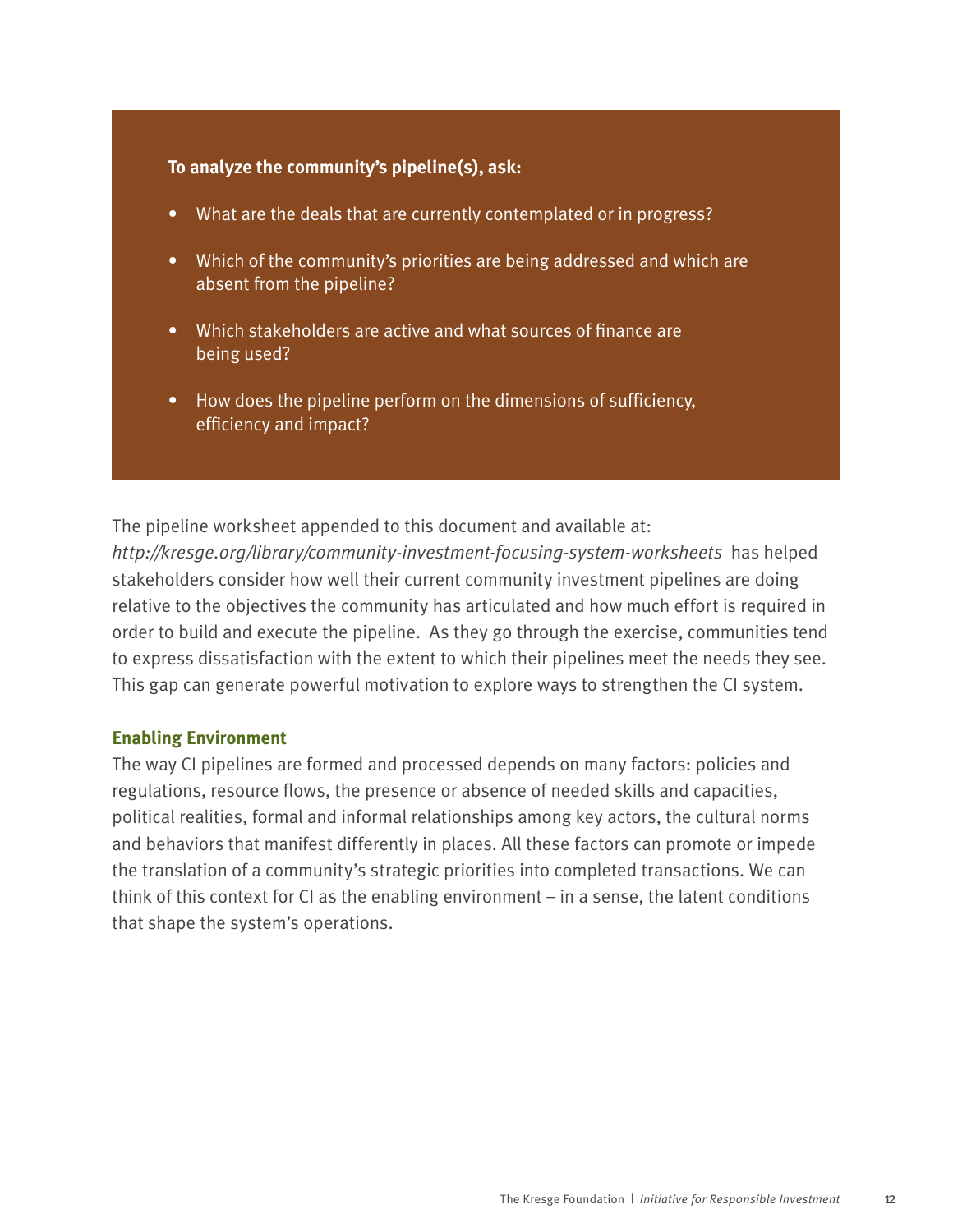#### **To assess the enabling environment, ask:**

How do we facilitate or inhibit the success of equitable community investment in each of the following areas:

- Policies and regulations
- Subsidy, investment and other resources
- Availability of needed skills and capacities
- Platforms and incentives for collaboration
- Institutional processes and practices
- Data and transparency

In the capital absorption workshops, we ask CI stakeholders to identify the aspects of the enabling environment that are working well and where the gaps are. Participants quickly identify policies and regulations like inclusionary zoning, parking requirements and incentives for density that have direct impact on CI. The availability or absence of subsidies, and the burden involved in managing the requirements that come attached to them, also tend to be highlighted as prominent factors that affect the costs and ease of completing transactions.

Some less tangible features, such as access to information about deals or market conditions, or the existence of forums to coordinate among disparate stakeholder interests, may not arise immediately as topics of conversation but do emerge as components of an effective enabling environment. For example, many places lack an inventory of vacant parcels or existing small businesses and readily available data about community purchasing power and other community characteristics relevant to CI. Even generating a baseline understanding of the funding flowing to a particular community can be a daunting task – investment by CDFIs is not broken down by city or neighborhood, uses of CDBG funds are hard to identify and no one tracks PRIs by geographic area. Good data can strengthen the enabling environment by indicating the scale of the need, supporting sound decision-making about opportunities, making potential investors aware of the full set of potential deals in the CI universe and strengthening accountability.

What stakeholders are involved in CI, how they come together and what governance mechanisms they establish are important questions to consider when examining the enabling environment in a place. One proposition we laid out in our initial work on capital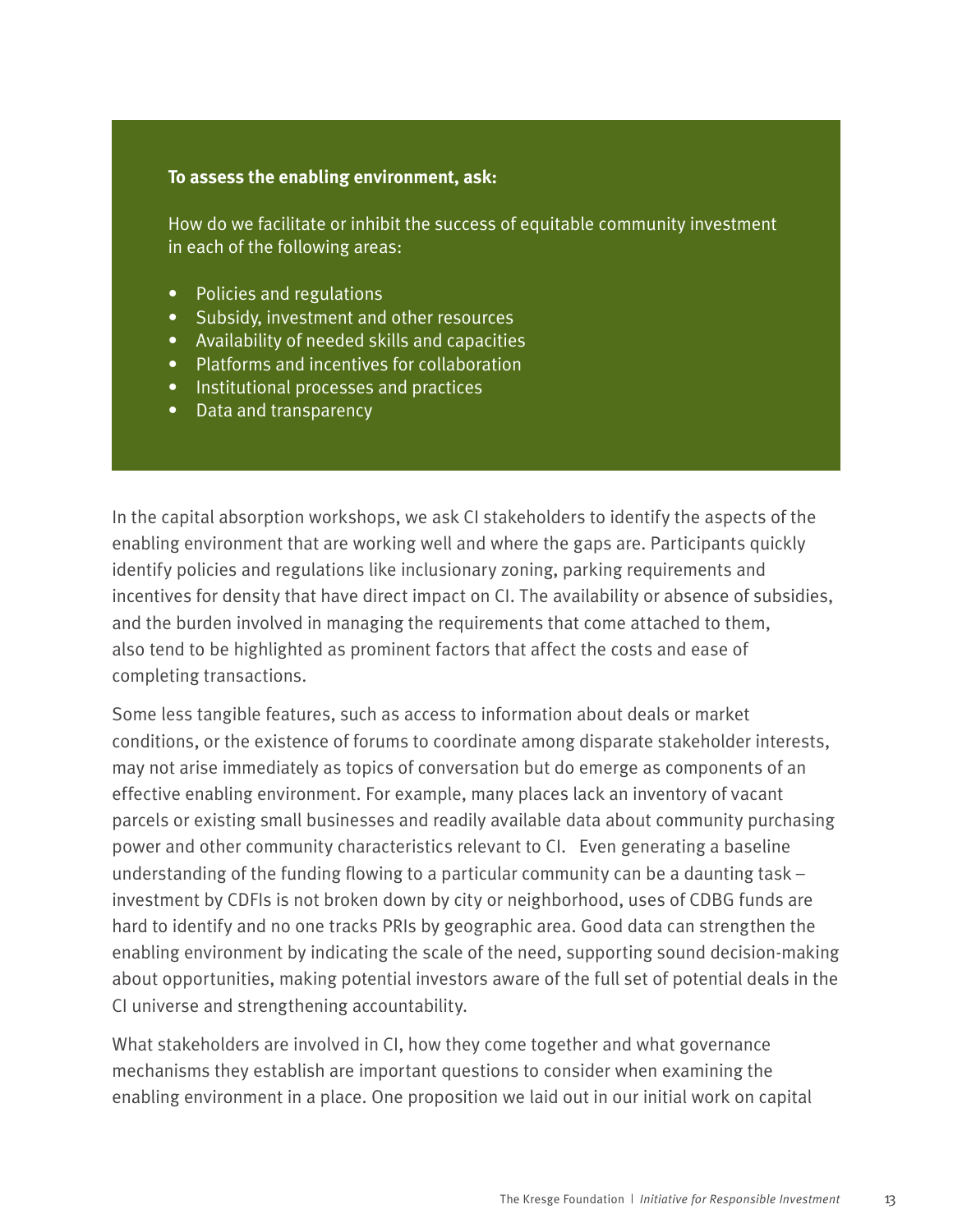absorption is that "[CI] functions can be performed by a wider variety of local, regional and national actors than are typically considered when analyzing community investment."<sup>4</sup> Looking at how local capacity is built and how extra-local actors who can deliver CI effectively are identified and integrated into a community is a major part of understanding how a place-based enabling environment works. Similarly, it is worth examining how actors in the system interact: do they meet bilaterally, has the community created regular stakeholder forums, are there durable mechanisms to enable exchange of ideas and build trust? In many places we have worked, multisector forums, often informal, have opened the way to changes in policies and practices by fostering the trust and relationships that undergird the CI system.

The exemplary-deals analysis and the capital absorption workshops help leaders gain a sharper understanding of their CI system and develop a more nuanced understanding of the problems they might try to solve and the results they want to achieve. The process also helps leaders develop the motivation and shared commitment to begin to address the gaps they identify. By wrestling with a systemic view, stakeholders can intervene to address priorities that may not receive as much attention in any particular iteration of CI.

# **Strengthening the Community Investment System**

This year, with support from The Kresge Foundation and the John D. and Catherine T. MacArthur Foundation, we are working with several communities<sup>5</sup> on ways to strengthen community investment systems, concentrating on how communities can organize demand.

Here we offer some preliminary thoughts, drawing on our current and previous work, on illustrative system-level activities that might contribute to making community investment more frequent and effective.

<sup>4 &</sup>quot;The Capital Absorption Capacity of Places," p. 3, at *http://hausercenter.org/iri/wp-content/uploads/2012/06/20130226\_ LC\_CapitalAbsorption-v3.pdf*

<sup>5 &</sup>quot;Kresge is providing grants and technical assistance to multisector partnerships working on capital absorption in Denver, the San Francisco Bay Area and Los Angeles. For details of this program, see *http://kresge.org/news/denverlos-angeles-and-san-francisco-named-beta-sites-for-testing-new-approach-community-and-ec*. In addition, we are researching capital absorption capacity in Detroit and Chicago.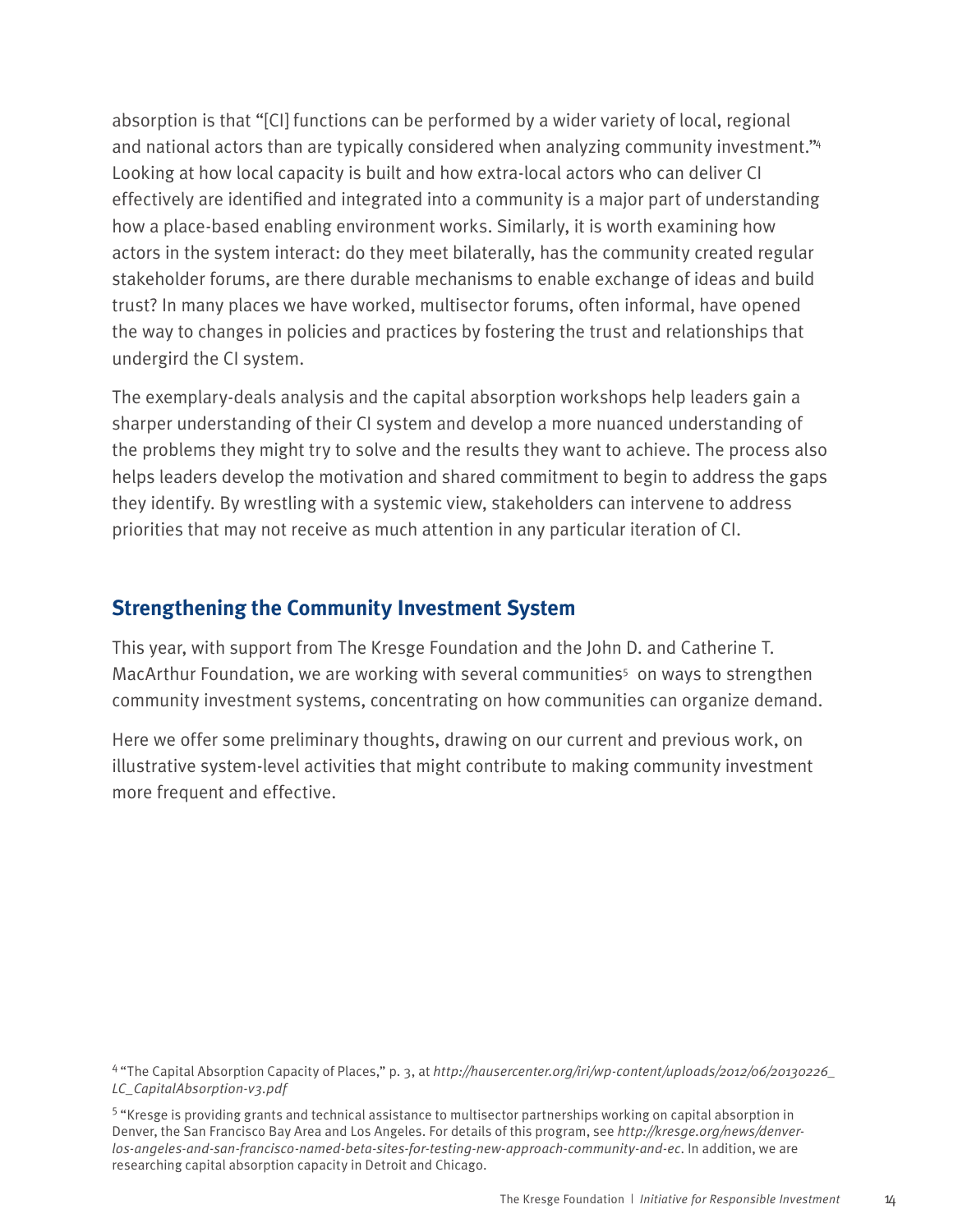#### **Interventions to strengthen the community investment system:**

- 1. Form a multi-sector team
- 2. Integrate new stakeholders
- 3. Secure new resources
- 4. Align resources and attention
- 5. Provide data
- 6. Create feedback loops
- 7. Advocate for supportive policies

#### **Formation of a Multisector Team**

The places we are working with have formed multisector teams whose focus is strengthening the community investment system. Building a small team with members from the public, private, community investment, philanthropic and civic sectors creates an ongoing mechanism for engaging at the system level and thinking beyond given individual and institutional roles. We have seen such teams include representation from the public sector (sometimes the mayor's office and/or relevant city departments), financial institutions and/or other investors, foundations, community leaders, intermediaries and other parties such as regional planning organizations, transit agencies, anchor institutions and employers. The team serves as a platform that can focus on the networks and resources that support transactions, rather than transactions themselves.

*In Denver and the San Francisco Bay Area, the teams established to work on community investment have been outgrowths of existing multisector bodies. Both groups were instrumental in supporting and managing regional planning processes associated with the Obama administration's Partnership for Sustainable Communities grants. One current focus of these teams is the move from planning to implementation, translating the work they did as grantees under the partnership into an actionable plan for public- and private-sector investment in particular deals.*

The capital absorption team can play a role in developing a pipeline of transactions, organizing resources to meet the community's goals and, as important, promoting the conditions and networks necessary to achieve these goals.

One of the reasons that forming a cross-sector team is so important in increasing capacity is that it brings together in a sustained way the strands of leadership needed to shift the status quo to a new way of doing business. This kind of fundamental shift requires leaders to develop new, shared capacities to take on the "adaptive challenge" of system change.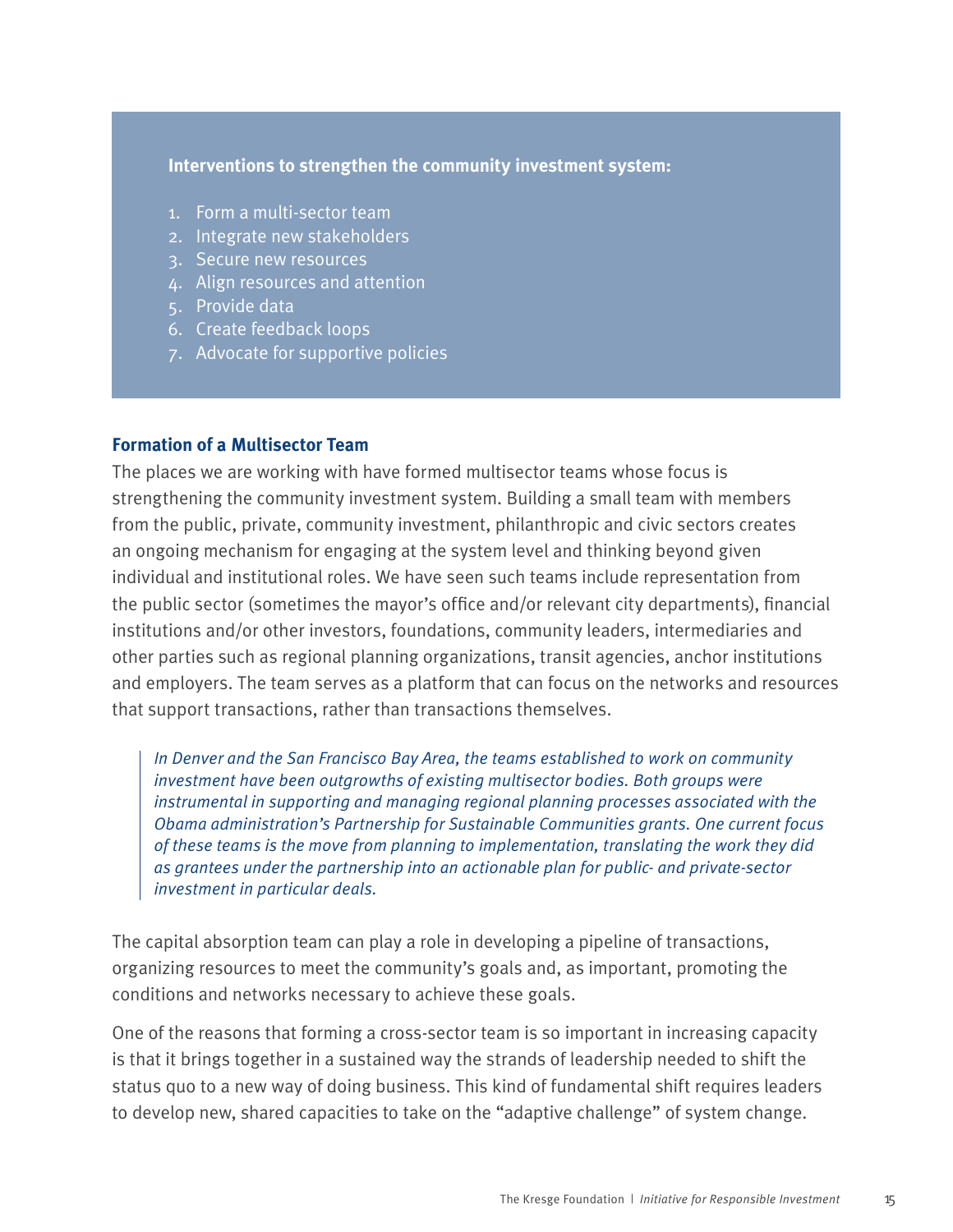In their work on adaptive leadership, <sup>6</sup> Ronald Heifetz and Martin Linsky define adaptive challenges as problems that do not have ready answers: complex situations whose solutions have to be discovered and built through experimentation. Unlike "technical challenges," where solutions are more stable and well understood, adaptive challenges require the participants in a system to change their behavior, build new competencies and persuade others to respond in new ways that may take them out of their comfort zone.

More technical solutions – the creation of structured funds, the development of a particular kind of institution or the adoption of a particular, well-tested public policy – can be important interventions, but can be only part of the solution for driving investment toward strategic goals. Deepening the capital absorption capacity of the CI system as a whole requires working across sectors to drive greater alignment, collaboration, transparency and predictability in both investor intent and resource allocation. It requires doing things differently and a commitment to a likely unfamiliar form of long-term collaboration. New ways of working may fit uncomfortably, at least initially, within existing CI culture and networks – all of which have developed in the context of how things work at the moment, rather than how they might work in the future. Making this shift will likely require practitioners to build enough trust in each other to address systemic issues that fall beyond the purview of individual actors and institutions.

## **Interventions to Strengthen the System**

How might aligned, adaptive multisector leaders work at a system level to help improve the sufficiency, efficiency and impact of community investment? As is typical with adaptive challenges, no single approach will be the best route to change in all places. Interventions must be tailored to the challenges that have been identified. In general, however, interventions may be designed to:

- Expand the boundaries of the CI system.
- Reduce the transaction costs of working in places and on issues marginalized by conventional finance and make CI easier to execute.
- Increase the impact of CI.

We have seen a range of initial efforts undertaken to support the development and improvement of the CI system:

<sup>6</sup> For more information, see *http://books.google.com/books?hl=en&lr=&id=86OJwyvGzCoC&oi=fnd&pg=PR3&dq=Heife tz+and+Linsky+adaptive+leadership+Harvard+Business+Review&ots=b1F0MBIW-2&sig=L4-VMxLecvIdYsVnGThXlJwG0s 0#v=onepage&q=Heifetz%20and%20Linsky%20adaptive%20leadership%20Harvard%20Business%20Review&f=false*. The book, "The Practice of Adaptive Leadership," is a practical approach to implementing adaptive change.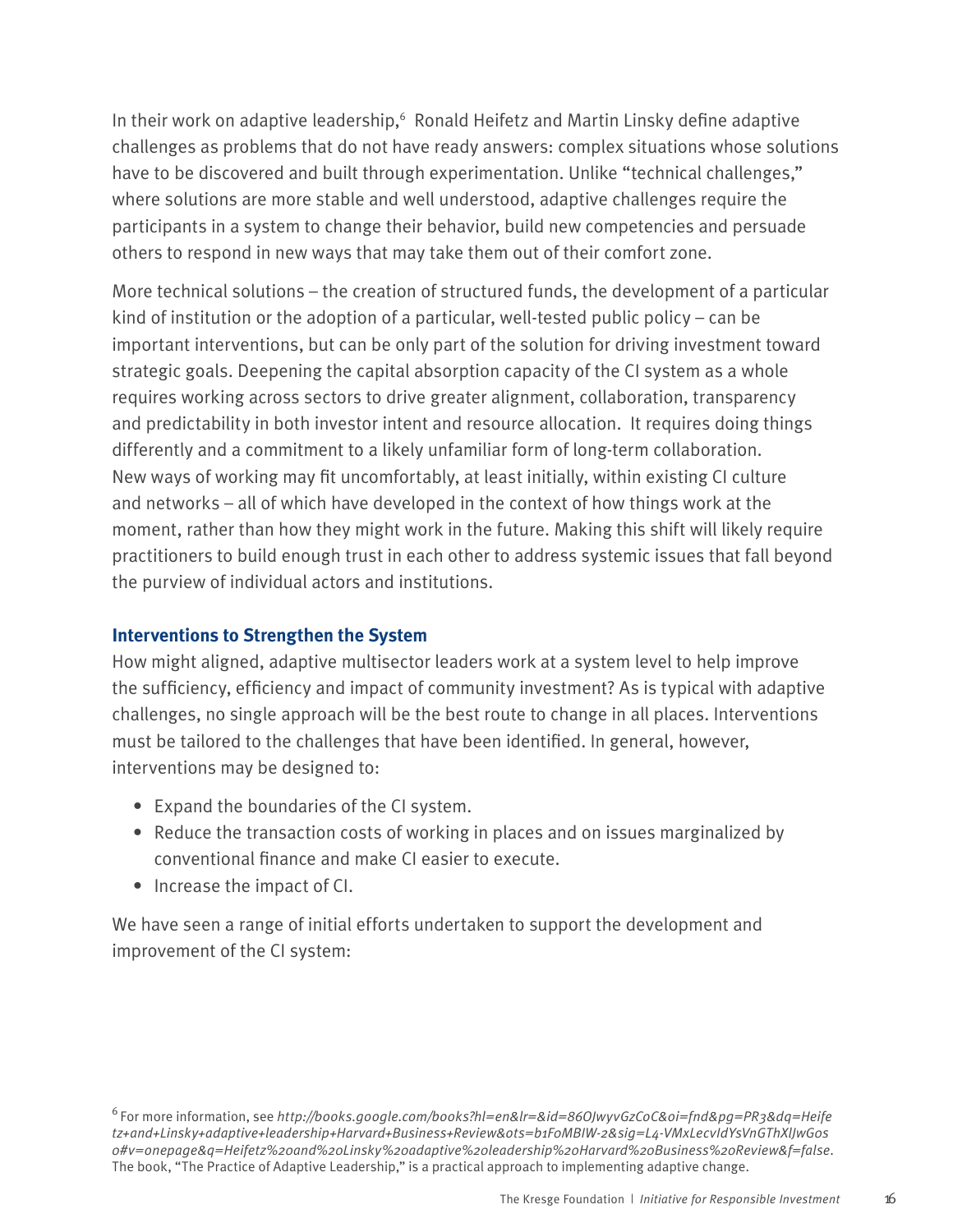#### **Integrating New Stakeholders**

As we noted earlier, CI actors tend to be local – and therefore some potential participants in the system, such as place-based investors, anchor institutions, major employers and issuespecific foundations, may be missing or underutilized. System mapping can help identify gaps in local capacity that might be filled by expanding the boundaries of the system to include strong regional or national actors, or local stakeholders new to CI. Identifying and recruiting institutions and individuals who could fill these gaps enriches the local CI ecosystem and can increase the number and scale of deals that get done. Recruitment can be done through outreach and engagement around particular themes, projects or resources.

Integrating new actors into the CI system effectively requires more than a one-time introduction or contract. It is essential to understand the new actors' interests and concerns and what contributions they might make to achieving the community's strategic priorities. We have found that it helps to pair these actors with appropriate local partners, invite them to join forums where they will be able to create relationships with other stakeholders and reassure existing players that their role is secure.

*In Detroit, a team working on development in the Midtown area invited Capital Impact Partners – a national CDFI – to establish a presence in the city. The careful introduction of a new, high-capacity financial institution resulted in the completion of a series of longstalled transactions. Strong philanthropic support, a partnership with a local CDC and the willingness of Capital Impact Partners to work in new ways, as required by the local context, were all key to success.* 

*We have studied and written about the varied results of IFF's geographic expansion to the Chicago suburbs and to neighboring Midwestern states.7 As this case demonstrates, complementary financial skills become part of a place's capacity through a complicated interweaving of networks of trust – finance is only one piece of the puzzle.* 

*In Denver, the team has begun to sponsor deal workshops, inviting impact investors – in this case, family offices, place-based foundations and related parties – who are relatively new to community investment to participate. These workshops, and the relationships that arise through them, help a broader array of investors get exposed to deal opportunities, hear feedback from peers, share the work of due diligence and coordinate different types of investment.*

## **Securing New Resources for Community Investment**

In addition to expanding the range of players who are active in the community investment system, stakeholders also can expand the boundaries of the CI system by thinking systematically about how better to tap or leverage existing or potential resources and assets. These resources may be previously unidentified financial subsidies from local or national philanthropies or local, state or federal grants from unfamiliar sectors (such as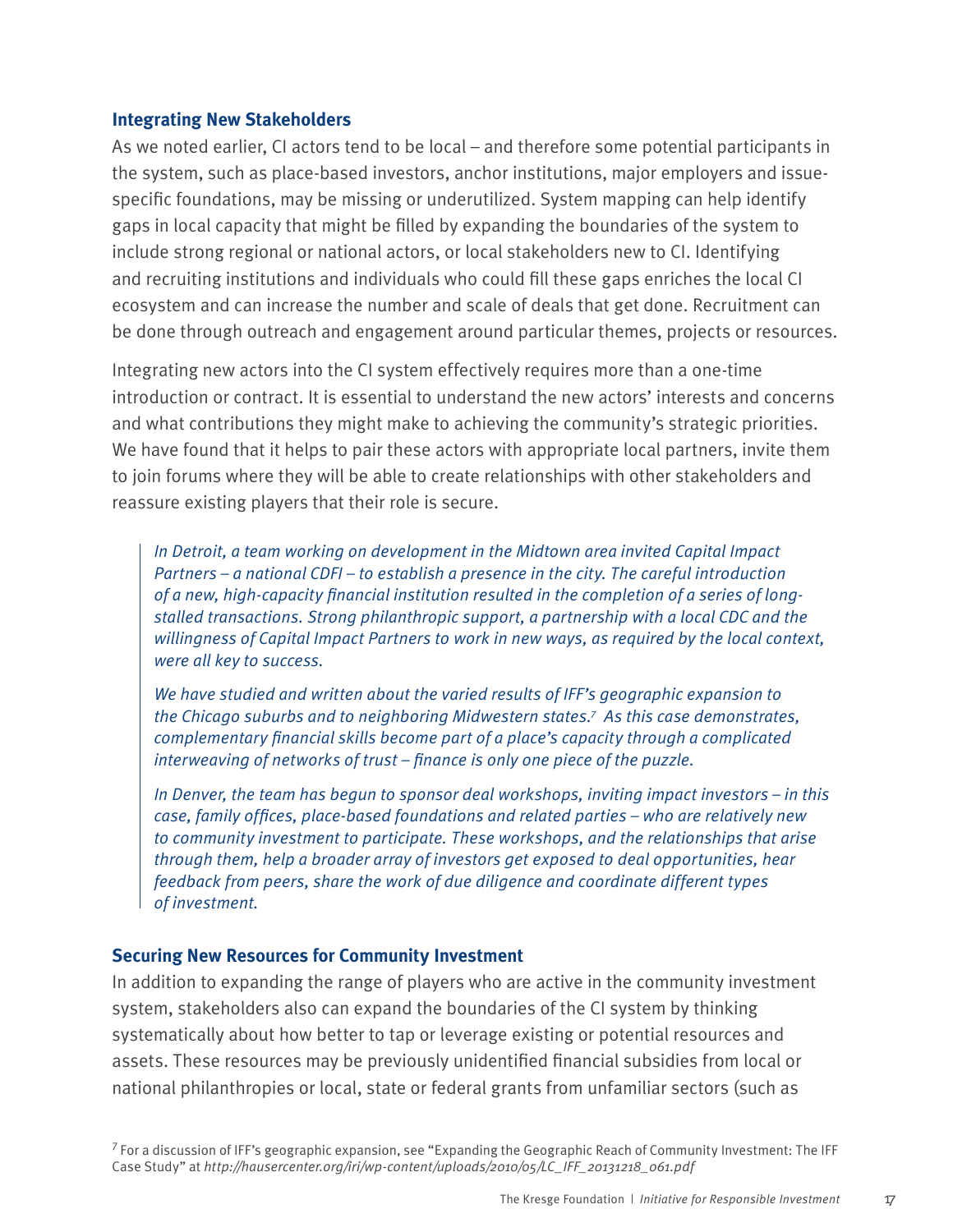health, transportation or the environment) that can be combined with existing community investment activity.

*In California, CI stakeholders were successful in getting a portion of the state's cap-and-trade funding dedicated to investment in distressed communities. In other regions, stakeholders are exploring how existing funding flows, like Medicaid waivers, not traditionally used for community investment purposes can be directed to financing supportive housing and thereby reduce costs while improving health outcomes.* 

Some communities have gone even further, identifying nonfinancial assets such as publicly owned land that can be activated to expand the CI pipeline. Other valuable nonfinancial resources include time and expertise.

*Stakeholders in the Bay Area realized they could achieve more of their community investment goals by tapping resources beyond public funding. They identified a number of strategic parcels of publicly owned land and are working with transit agencies and cities to unlock those assets through joint development. By accessing land available for development in this way, CI stakeholders may be able to produce a dramatic increase in the potential scale of development and the sufficiency of local CI activity.*

*In Denver, a subset of the engaged impact investors mentioned previously are forming an "investment committee" to help bring structure to the process of identifying, filtering and evaluating investable transactions that emerge from planned joint pipelining and dealworkshop activities. Elsewhere, anchor institutions have agreed to sign master leases to facilitate development of mixed-use projects.* 

## **Aligning Resources and Attention**

Community investment crosses agency boundaries, engages multiple jurisdictions and levels of government and extends across the public, private, nonprofit and philanthropic sectors. In most places, there is no coordinating mechanism or platform to help align resources and attention from multiple silos and sectors to address the opportunities and challenges that have been identified in the CI system. A cross-sector team can foster these exchanges, helping to build relationships and trust. When stakeholders feel "more like partners than targets," as one agency put it, they are more willing to explore how changes in their behavior might support better CI outcomes. Even without such a team, however, stakeholders can convene regular forums to link local, state and federal support for specific kinds of projects and facilitate the sharing of information about deals, trends and barriers.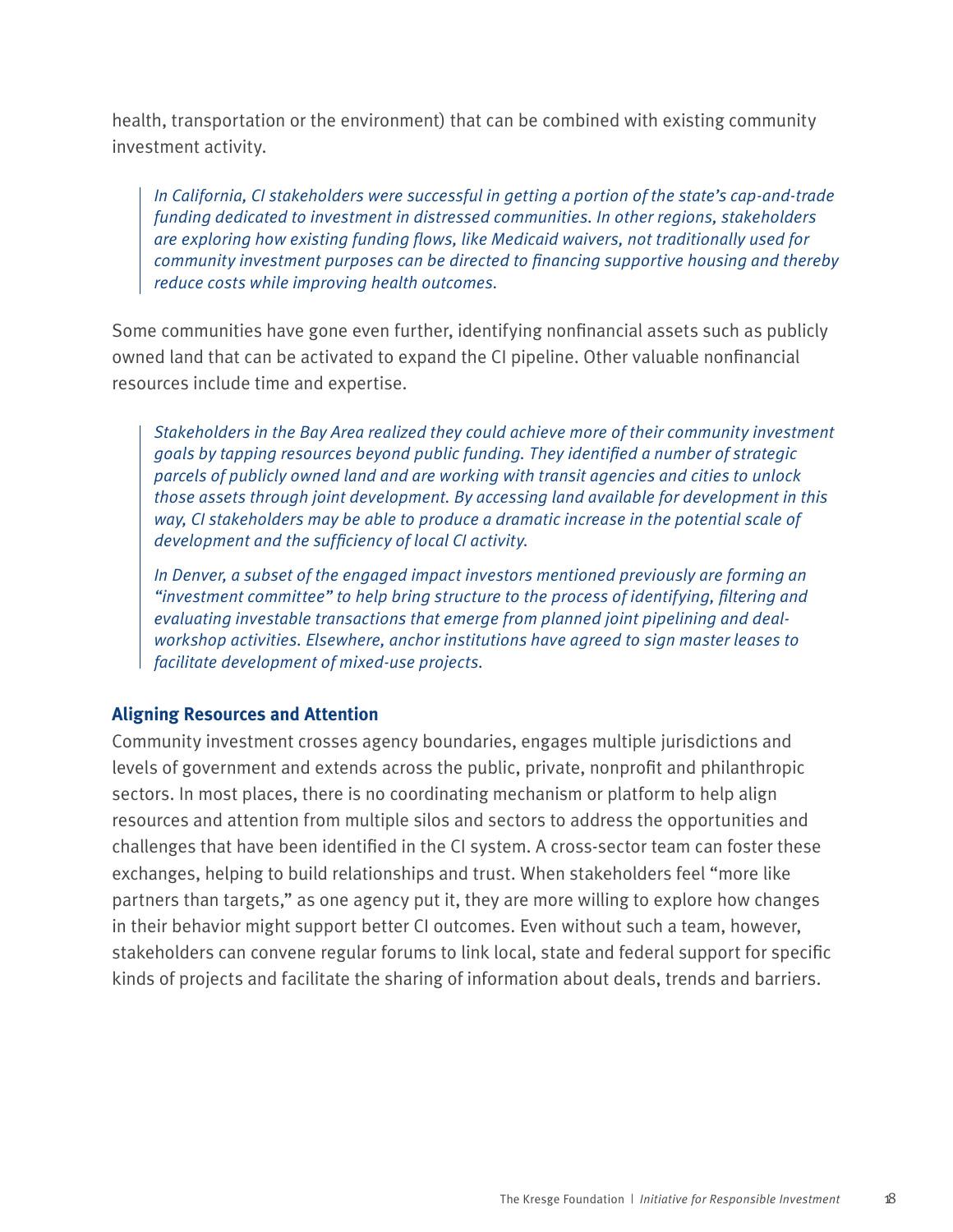*In the Twin Cities, CI practitioners have smoothed the progress of deals from predevelopment through permanent financing by sponsoring monthly meetings where developers present their projects to sources of predevelopment and acquisition financing and take-out financing at the same time. This allows investors and funders to identify tweaks that would enable transactions to meet requirements more readily. In another region, stakeholders are considering how to bring investors in residential development together with agencies and funders trying to strengthen small businesses in the same neighborhoods.*

Many Sustainable Communities grantees are trying to achieve multiple goals through transit-oriented development, building mixed-income communities that also are green and healthy. Doing this requires braiding together disparate public-sector funding sources as well as private and philanthropic investment.

*By aligning brownfield funding from the Environmental Protection Agency; grant support from the Department of Housing and Urban Development, the Partnership for Sustainable Communities and local philanthropy; state and city housing subsidies; and debt and equity from private investors, stakeholders led by the Denver Housing Authority were able to realize a number of resident-informed goals in Denver's award-winning Mariposa district, which redeveloped a public housing project near transit into a vibrant mixed-use and mixed-income community in a way that allowed public housing residents to remain in their neighborhood if they desired.* 

## **Providing Data**

Making data transparent and accessible can spur investment by providing accurate information about opportunities in places that otherwise may be considered risky or unattractive. For example, supermarket operators may overlook dense, low-income urban neighborhoods because they lack solid data about the purchasing power actually available in those neighborhoods. Market studies can highlight gaps in services and identify where there may be effective demand for investment. Databases with up-to-date information about funding sources and requirements, vacant parcels available for development or small businesses in target sectors or neighborhoods can reduce transaction costs and make it easier for prospective investors and community stakeholders to identify and develop potential deals.

*Mile High Connects, a multistakeholder collaborative in Denver, supported the creation of a Denver Regional Equity Atlas to raise awareness of opportunities in communities along the region's newly expanded transit network.8*

## **Creating Feedback Loops**

Creating opportunities for ongoing reflection and learning can help practitioners to build on their experience to improve the performance of the CI system. Regularly analyzing progress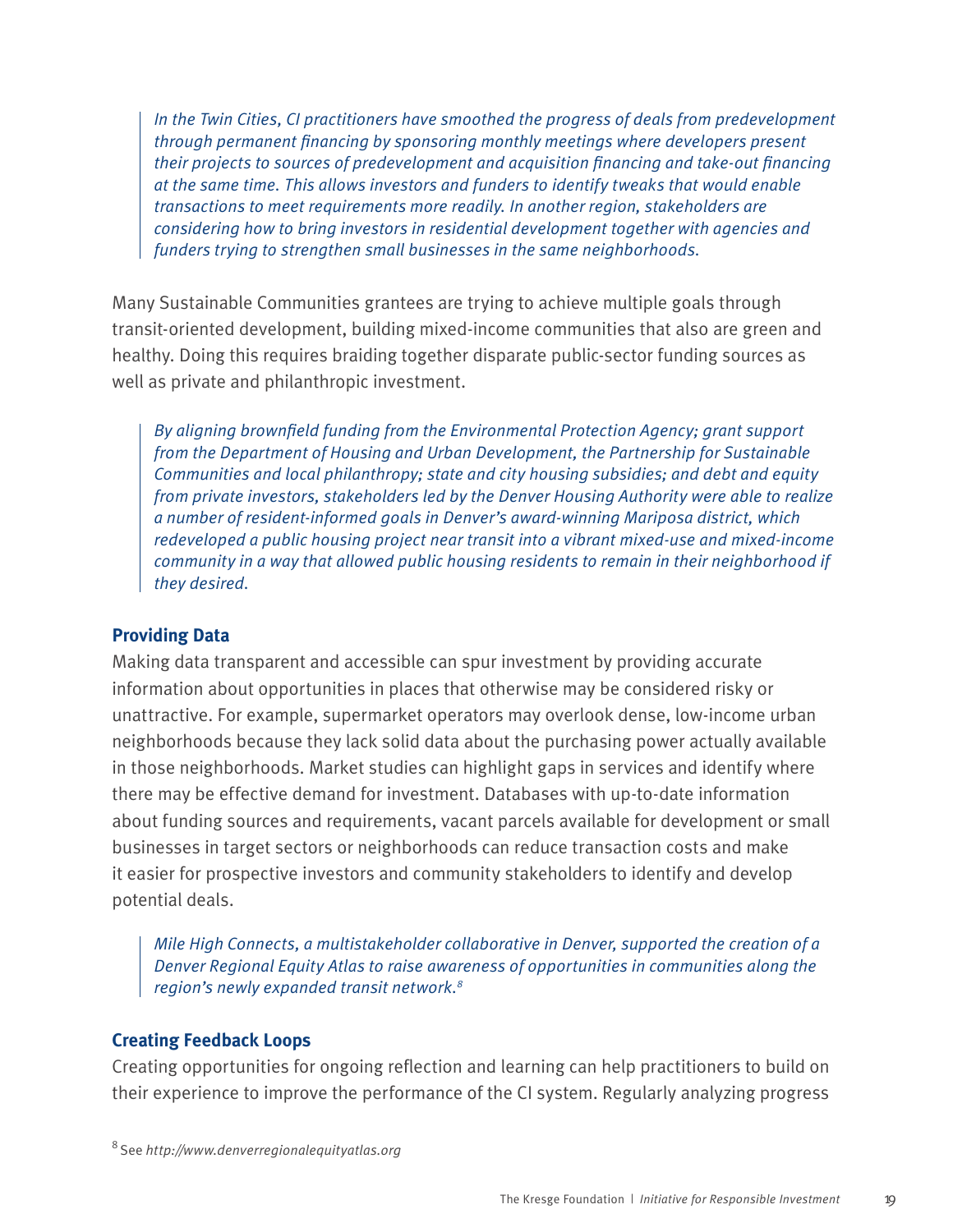against goals can help ensure that efforts are staying on track, allow for course corrections and maintain a focus on the relationship between short-term deal and system-development activities and long-term goals.

*Stakeholders in Denver have intentionally sought to capture insights from the Mariposa experience and explore how its lessons might be applied to reach an equal or higher level of impact in future developments throughout the region.* 

## **Advocating for Supportive Policies**

Aligned coalitions of CI stakeholders can also advocate for policies and practices that advance community investment priorities. Land-use policies that integrate affordable housing and access to employment, coordination between funding sources that concentrate resources on strategic priorities, new data platforms that make community investment underwriting easier and more effective – these are all critical policies with multiplier effects on which individual actors may find it difficult to focus, but that collaboration across the CI system can support.

*In Los Angeles, LA THRIVES, a partnership that includes foundations, nonprofits and CDFIs, is working with the local transit authority on policies that will promote equitable transitoriented development. At the state level, partners of the Bay Area's Great Communities Collaborative and LA THRIVES contributed to the successful effort to designate a portion of California's new cap-and-trade revenue for development in disinvested communities.*

All these interventions must be undertaken with sensitivity to community needs, local goals and power structures and with an eye toward tangible opportunities. Local leaders are the ones who must do the heavy lifting of making sense of the CI system and beginning to take action together. And it's important to do so in a way that impels them to collaborate, develop a shared focus and build trust. That kind of shared effort is what is likely to make targeted interventions effective and durable.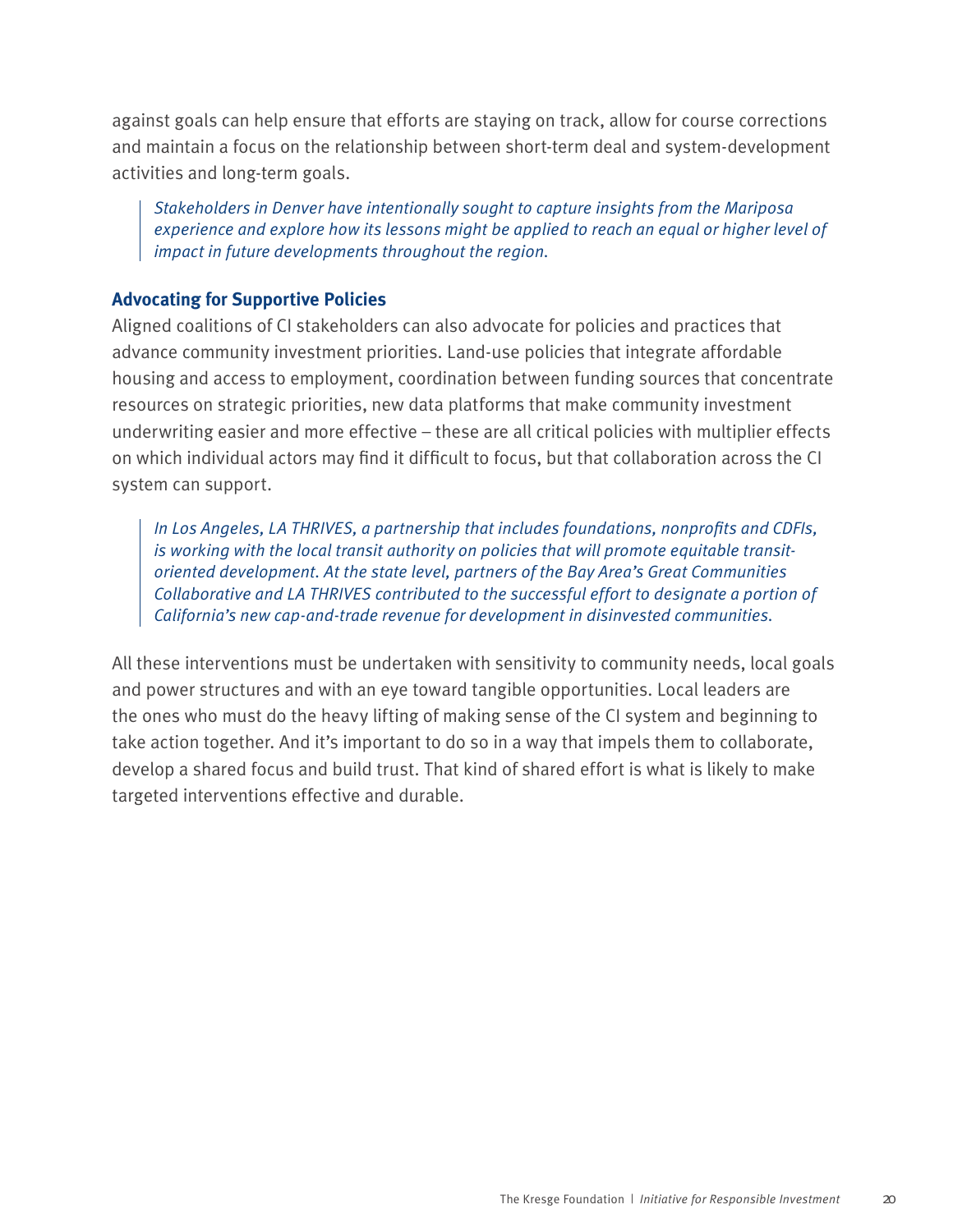# **Conclusion**

Community investment has the difficult job of financing real estate, small-business development and essential goods and services in places where conventional market activity does not fully meet community needs. While there are costs to thinking about CI simply as a series of heroic quests, the hard work of delivering financial services that help realize community priorities is indeed heroic work worthy of attention and support.

Our research in and engagement with communities over the past several years on the topic of organizing demand for CI has convinced us that there is value in conscious efforts to make the CI system visible and to improve that system to support CI that is more frequent and effective. We are grateful for the willingness of busy, conscientious practitioners to take the time to reflect and share their experience with us. We recognize that this work is complex, highly emergent and experimental. We are eager to continue this dialogue as the project evolves. In that spirit, this paper is meant to open up discussion around this topic, offering a report from the field about how practitioners have engaged with us and with one another.

In the near term, we hope an enhanced focus on CI as a system helps make the existing system easier to access and more effective at delivering social benefits, with ways to concentrate and coordinate action in support of a community's strategic priorities, reduced transaction costs and greater scale. Over time, this work on the CI system may take on the broader challenges of how finance serves society, finding ways in which CI can answer the challenges of sufficiency, efficiency and impact in the face of significant community needs.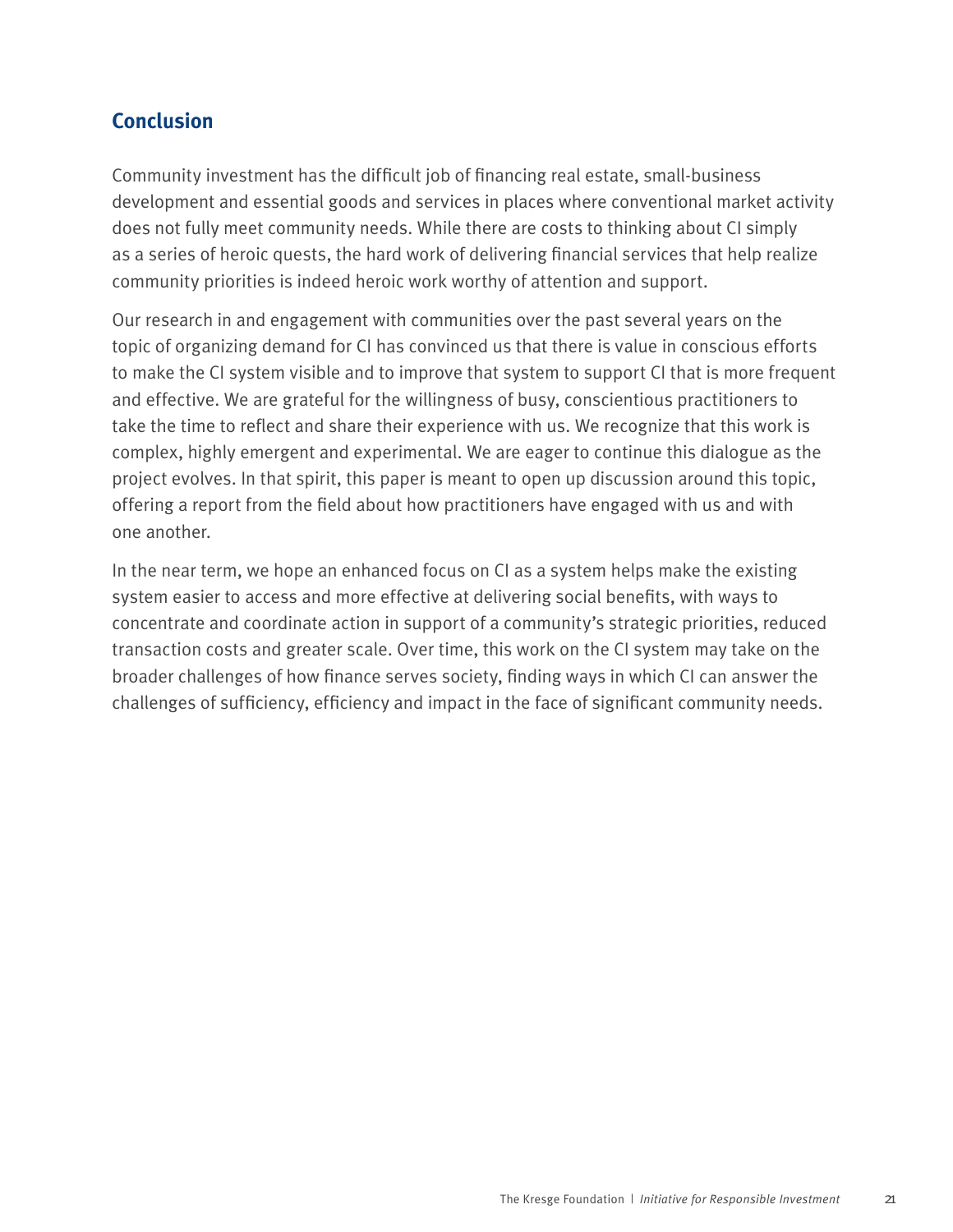# **Exemplary Deal Worksheet**

| <b>Name of deal:</b>                             | \$ amount:                                                            |
|--------------------------------------------------|-----------------------------------------------------------------------|
| What did/will the deal finance?                  |                                                                       |
| <b>Who participated?</b>                         |                                                                       |
| User(s) of capital:                              | Intermediary(ies):                                                    |
| Sources of capital: (including grants/subsidies) | Authorizers:<br>(whose approval was required for the deal to proceed) |

## **What were the key milestones in the deal's history and when did they occur?**

| Milestone: | Date: |
|------------|-------|
| Milestone: | Date: |
| Milestone: | Date: |
| Milestone: | Date: |
| Milestone: | Date: |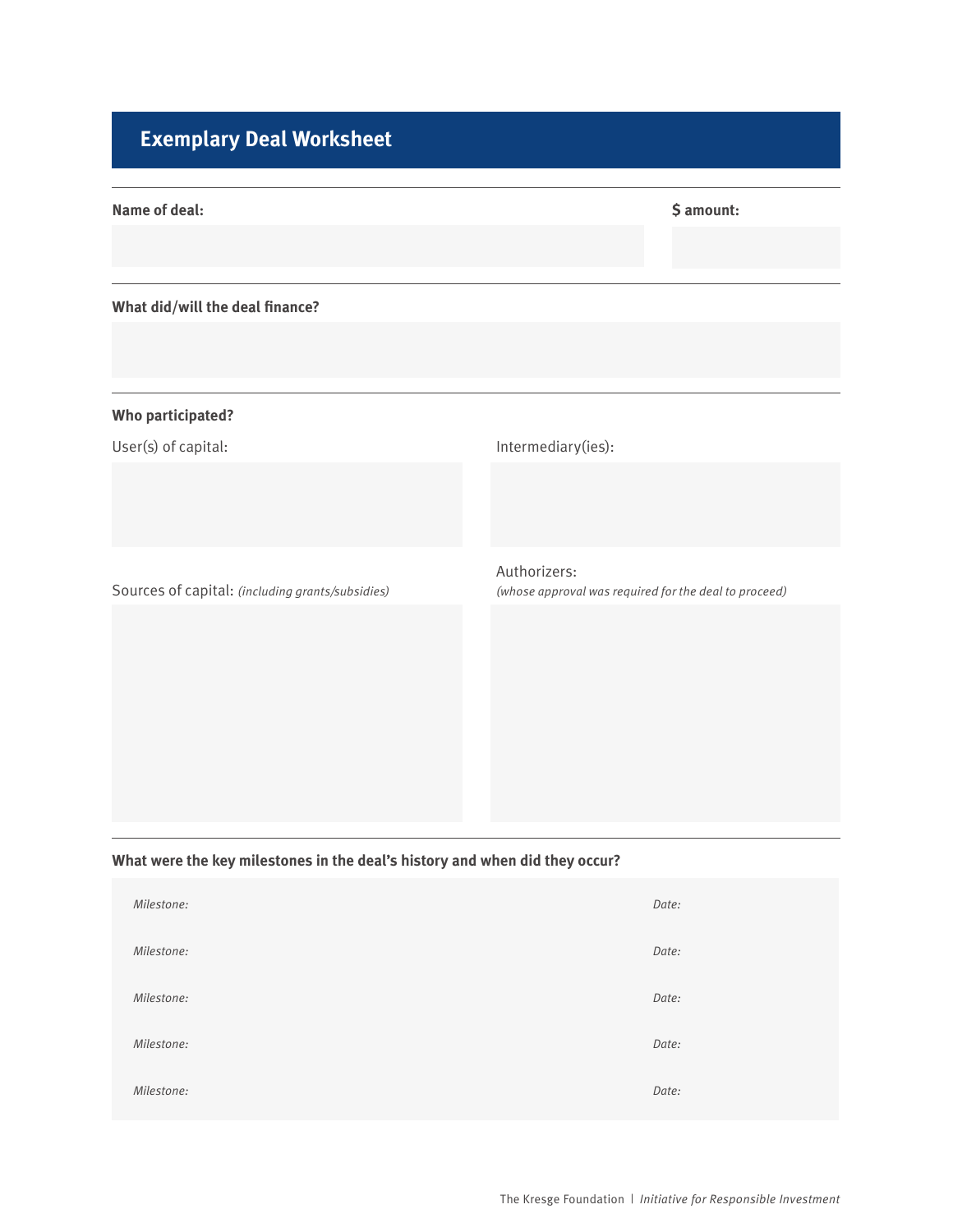# **Exemplary Deal Worksheet (continued)**

#### **What was tough/what were the challenges?**

*(e.g. needed to overcome x policy barrier, couldn't find sources of capital willing to accept loan to value ratio over 80%)*



#### **What worked well?**

• • • • 

#### **Any innovations?**

#### **What is exemplary about the deal?**

• • •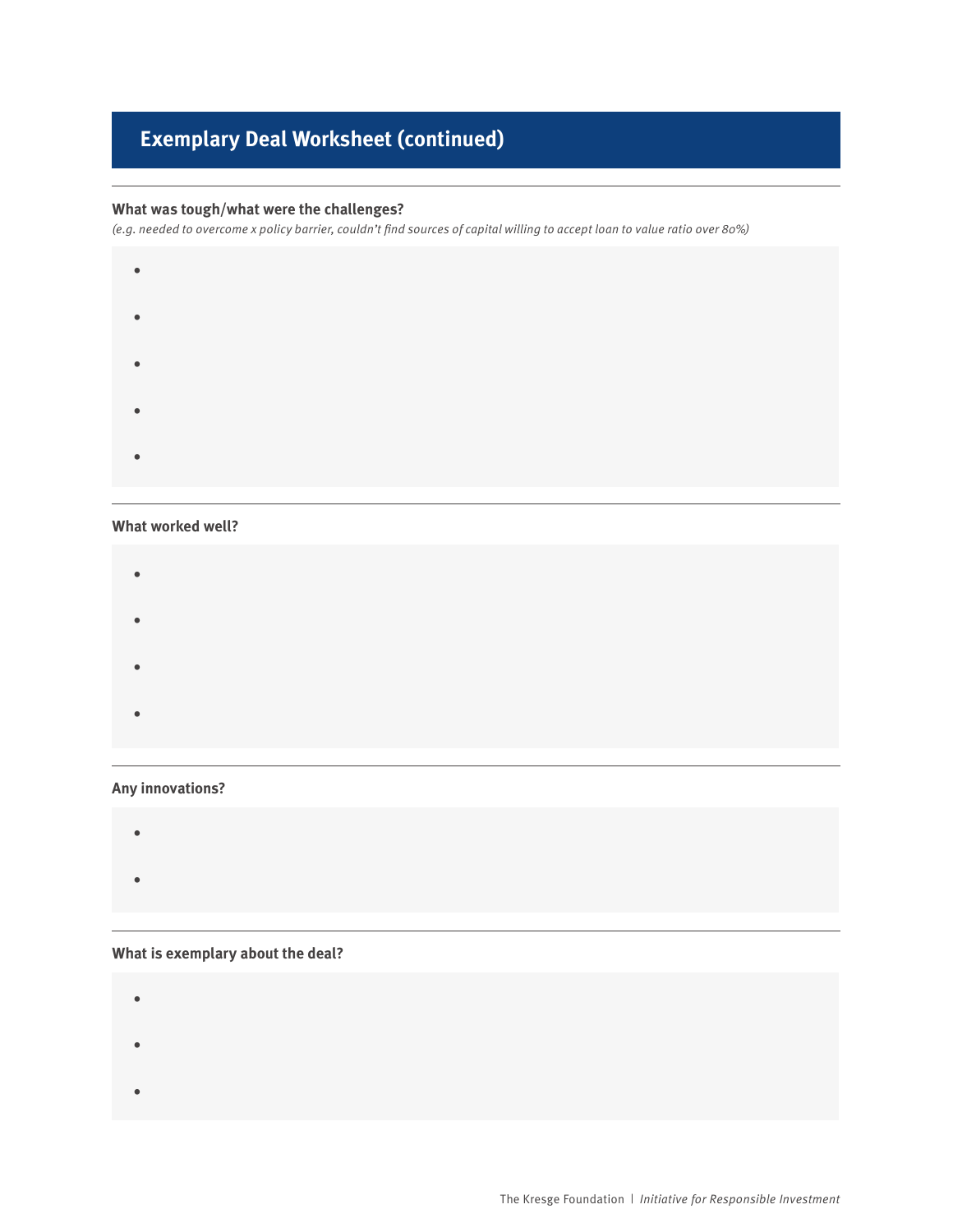# **Exemplary Deal Worksheet (continued)**

#### **What can you learn from the deal about the system?**

#### *Examples:*

*Size of projects constrained by capacity of small local developers Pipeline slowed by need to assemble six subsidy sources for each deal No projects currently contemplated in xx target area Many projects wait more than 6 months for yy approvals*

- •
- •
- •
- •
- •
- •
- •
- 
- •

**What action(s) (that are within the realm of possibility) would have made the deal easier/less heroic?**

- •
- •
- •
- •
- •
- •
- •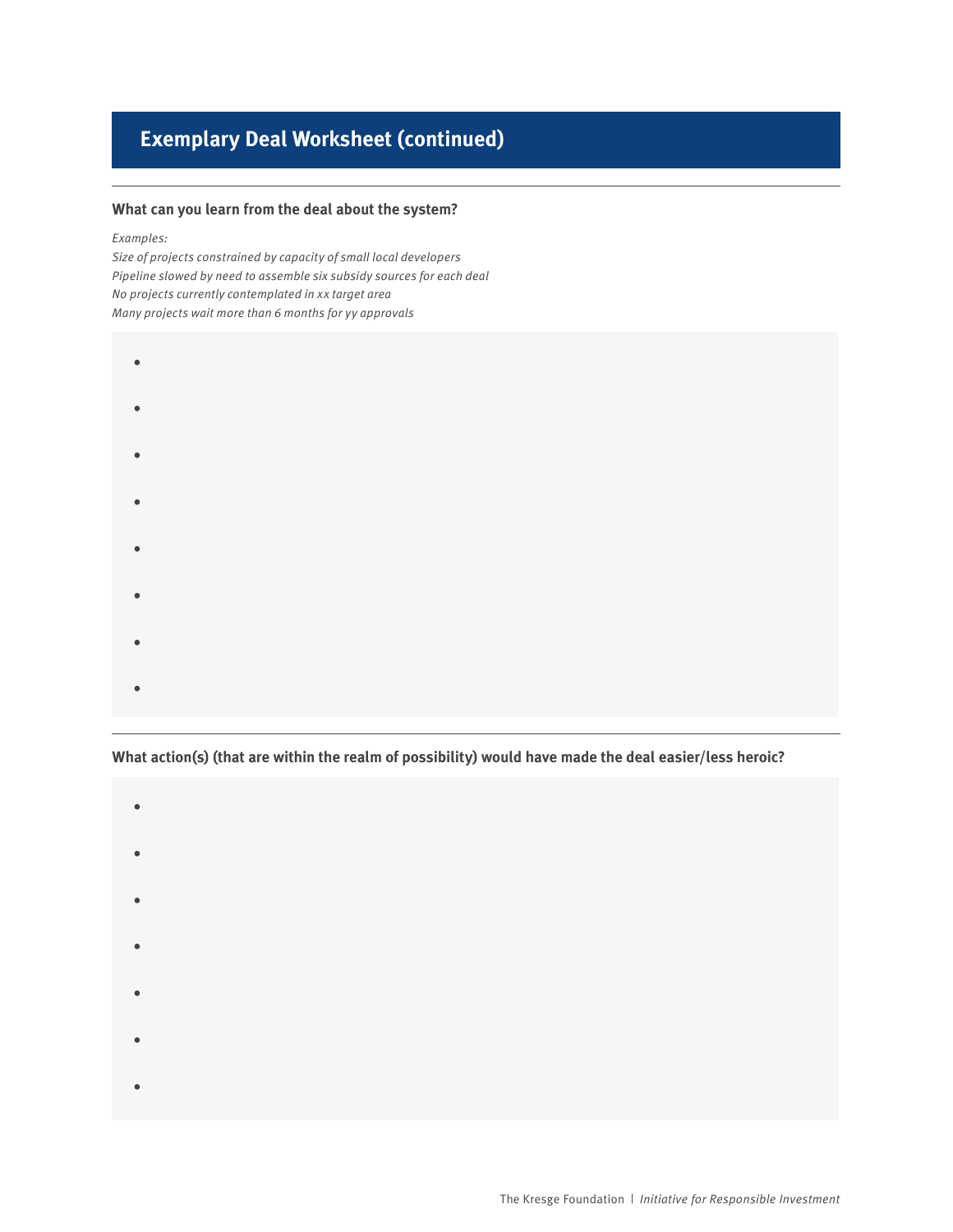# **Strategic Priorities Worksheet**

#### **DEFINITION:**

Ensure that investment priorities will yield important benefits to low income people and are aligned with recognized community needs.

#### **Key questions to consider:**

If a Martian came to our region and spent some time observing and understanding our work, how would the Martian describe our organizing vision and priorities?

What are the shared priorities we think should guide investment in our community?

#### **Assessment:**

On a scale of 1-10, with 1 being low and 10 being high, to what extent do we have a widely shared vision that guides investment in our community?

What would it take to raise the score by 1 point? 3 points?

*This worksheet is adapted from materials originally developed by Living Cities and the Initiative for Responsible Investment.*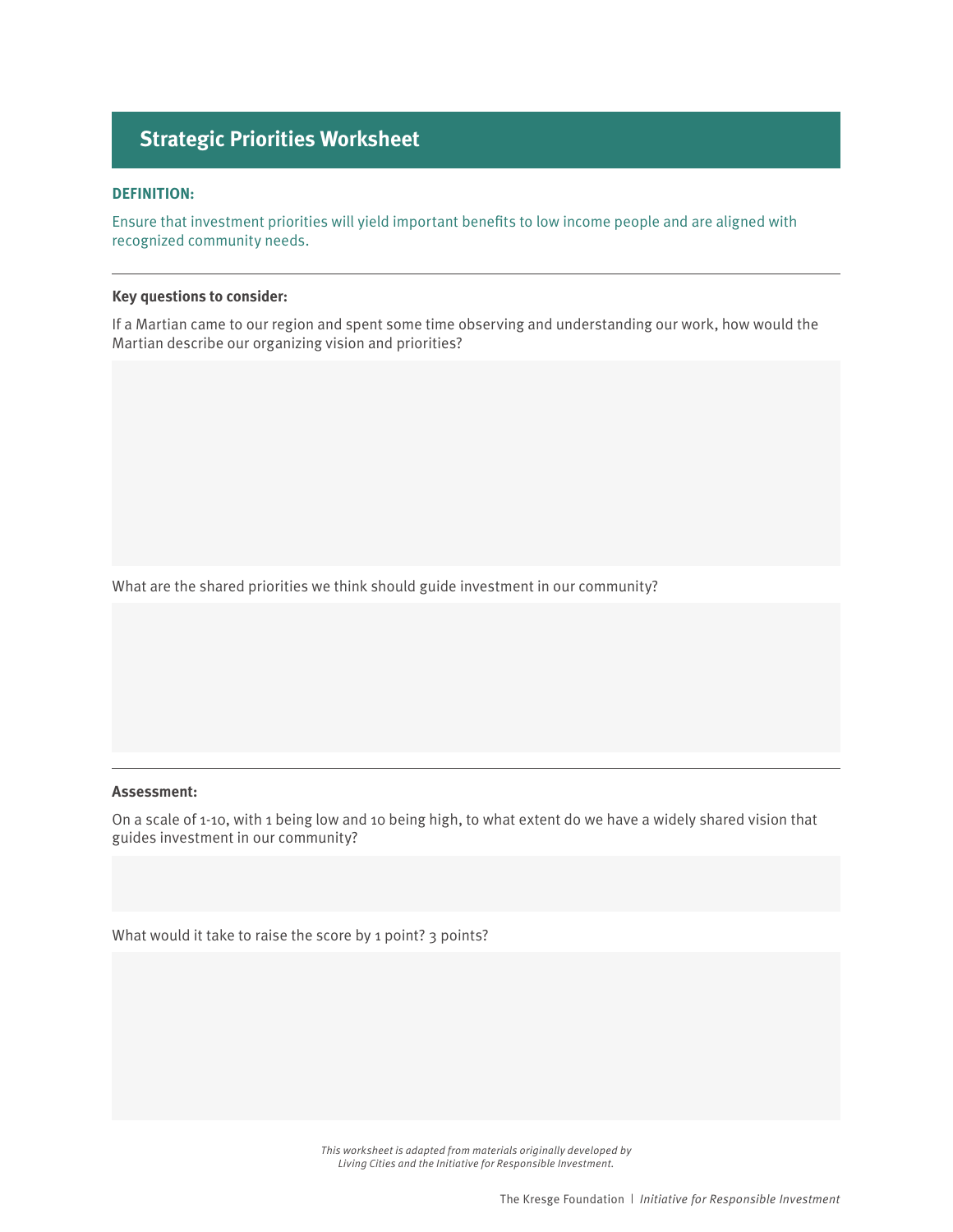# **Pipeline Worksheet**

#### **DEFINITION:**

Deals and projects that are contemplated or in progress that generate financial and social return.

#### **Guiding prompts:**

List some past or current deals that embody the priorities you identified.



Assess any significant differences in the strength of the pipeline by type of investment, i.e. housing, community facilities, commercial real estate, small business development, human services and plot out the different sector-specific pipelines from weakest to strongest:



*Select one of the pipelines and use the chart (on reverse) to complete an initial pipeline analysis.*

*This worksheet is adapted from materials originally developed by Living Cities and the Initiative for Responsible Investment.*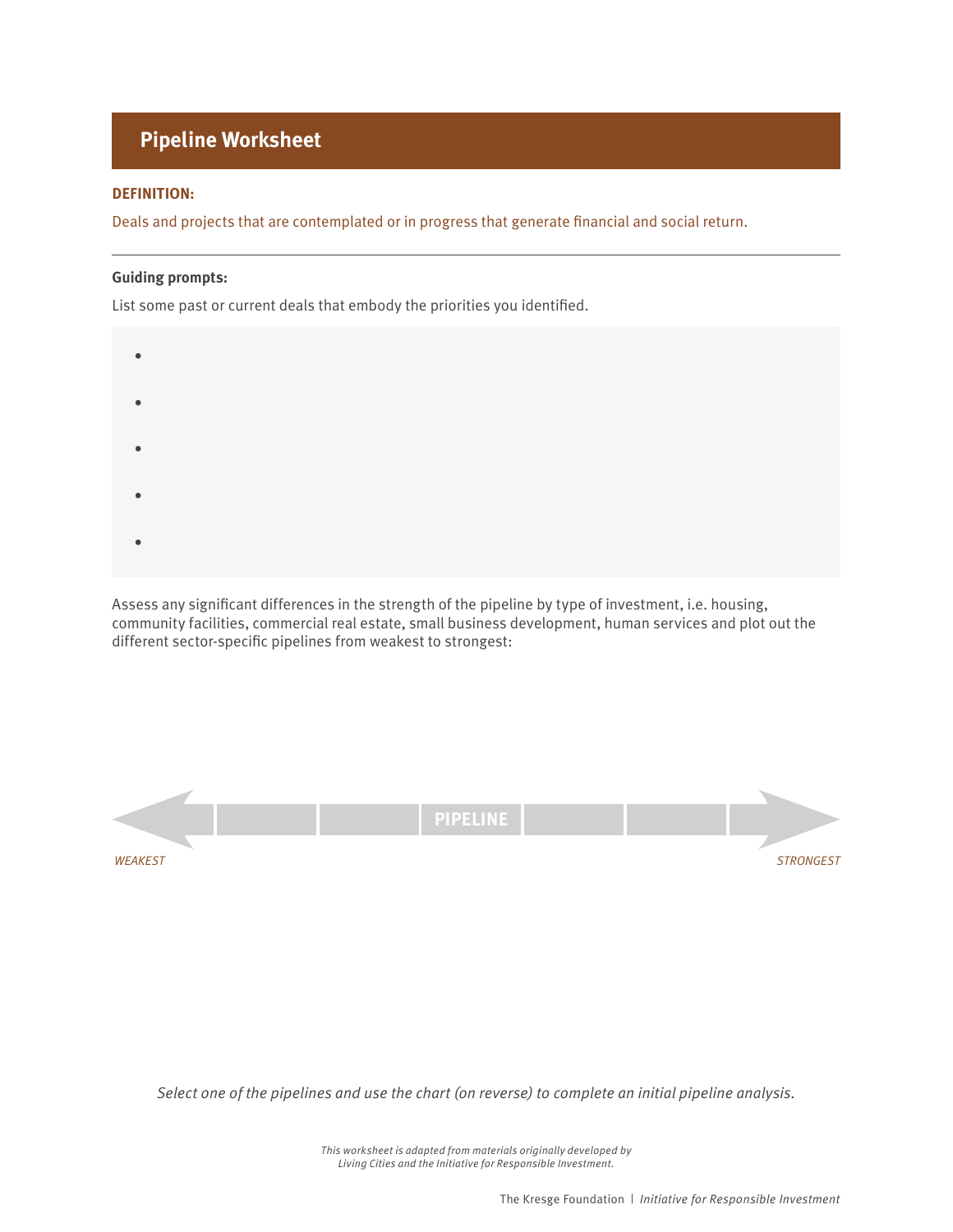# **Pipeline Worksheet (continued)**

**City: Name of pipeline:**

|                                                                | Sufficiency                                 | <b>Efficiency</b>                           | Impact                                      |
|----------------------------------------------------------------|---------------------------------------------|---------------------------------------------|---------------------------------------------|
| <b>Assessment</b><br>of Current<br><b>Status</b><br>Circle One | <b>Red</b><br><b>Yellow</b><br><b>Green</b> | <b>Red</b><br><b>Yellow</b><br><b>Green</b> | <b>Red</b><br><b>Yellow</b><br><b>Green</b> |
| <b>What Gets</b><br>in the Way                                 | $\bullet$<br>$\bullet$<br>$\bullet$         | $\bullet$<br>$\bullet$<br>$\bullet$         | $\bullet$<br>$\bullet$<br>$\bullet$         |
| Non-Utopian<br><b>Strategic</b><br><b>Targets</b>              | $\bullet$<br>$\bullet$<br>$\bullet$         | $\bullet$<br>$\bullet$                      | $\bullet$<br>$\bullet$<br>$\bullet$         |
| <b>Near-Term</b><br><b>Actions</b><br>to Strengthen            | $\bullet$<br>$\bullet$<br>$\bullet$         | $\bullet$<br>$\bullet$<br>$\bullet$         | $\bullet$<br>$\bullet$<br>$\bullet$         |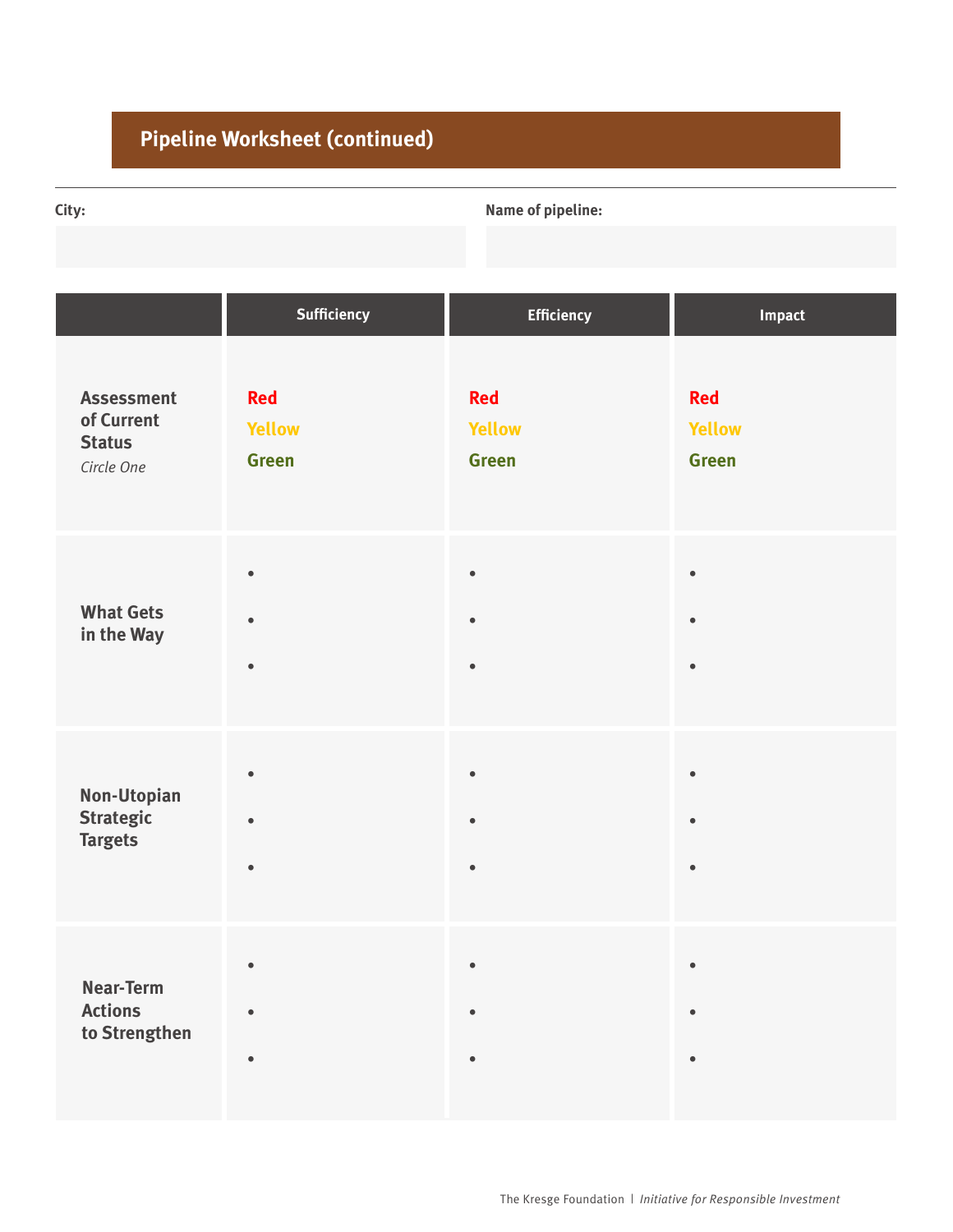# **Enabling Environment**

#### **DEFINITION:**

The policies, processes, resource flows, relationships and capacities that facilitate or inhibit community investment.

#### **Guiding prompts:**

What are we already doing to foster the success of equitable community investment?

Using the following table, list the bright spots and gaps:

*Bright Spots • • • • • • • Gaps • • • • • • •*

> *This worksheet is adapted from materials originally developed by Living Cities and the Initiative for Responsible Investment.*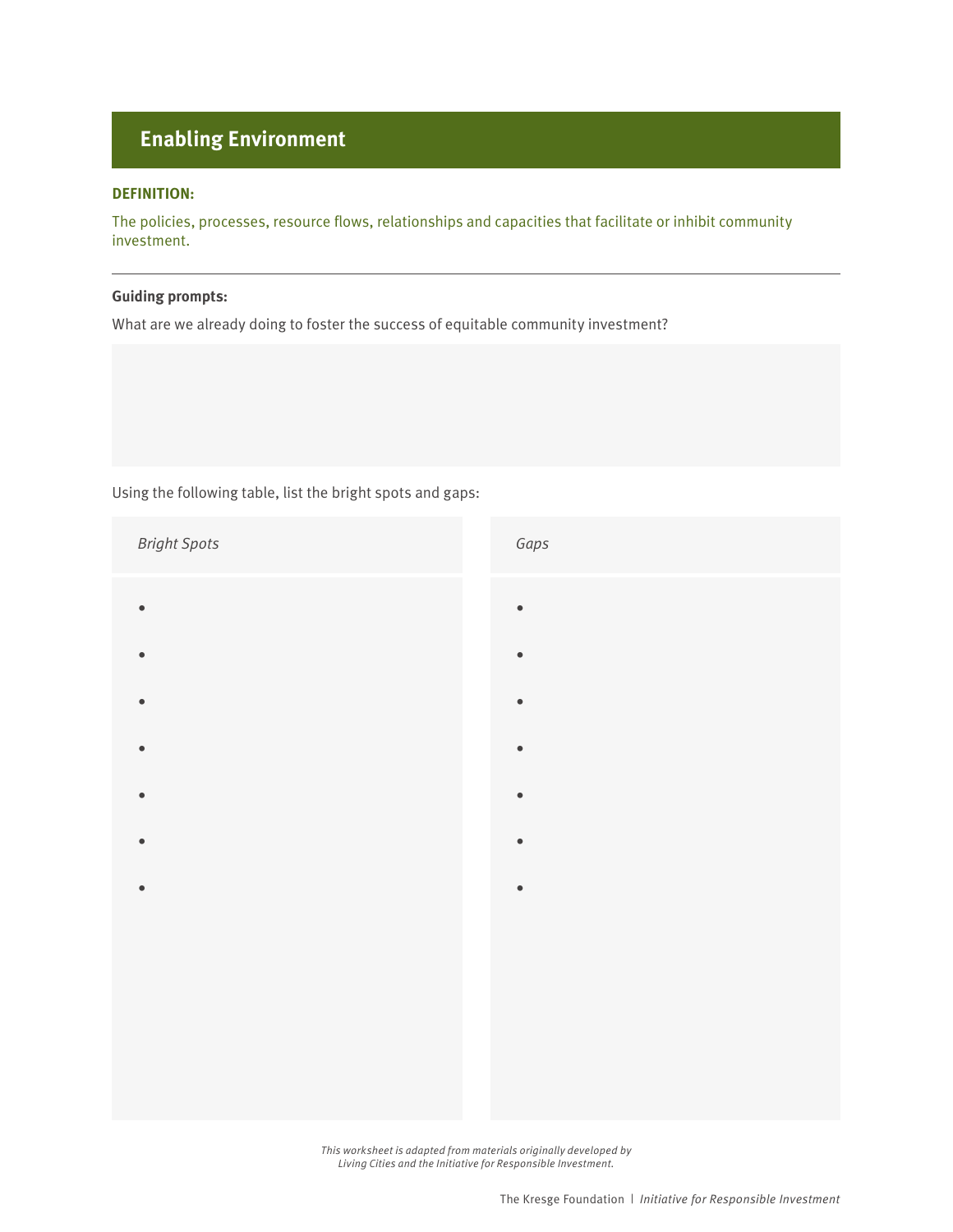# **Enabling Environment (continued)**

If you had a magic wand and could introduce 3 new catalytic elements (policies, incentives, practices, tools, data, norms and behaviors, platforms, etc.) that would dramatically accelerate your capacity to drive equitable results, what would they be and how would you know they are making a difference?

Report back with a chart that has the following table:

| Catalytic element       | Difference to be made | Current assets to build on<br>to deliver this catalytic element |
|-------------------------|-----------------------|-----------------------------------------------------------------|
| $\bullet$               |                       | $\bullet$                                                       |
| $\bullet$               |                       | $\bullet$                                                       |
| $\qquad \qquad \bullet$ |                       | $\bullet$                                                       |
| $\bullet$               |                       | $\bullet$                                                       |
| $\bullet$               |                       | $\bullet$                                                       |
|                         |                       |                                                                 |
|                         |                       |                                                                 |
|                         |                       |                                                                 |
|                         |                       |                                                                 |

#### **Assessment:**

On a scale of 1-10 with 1 being low and 10 being high, to what extent do we have the policies, practices, resources, incentives, and actors that we need to translate our priorities into investments that achieve them?

What would it take to raise the score by 1 point? 3 points?